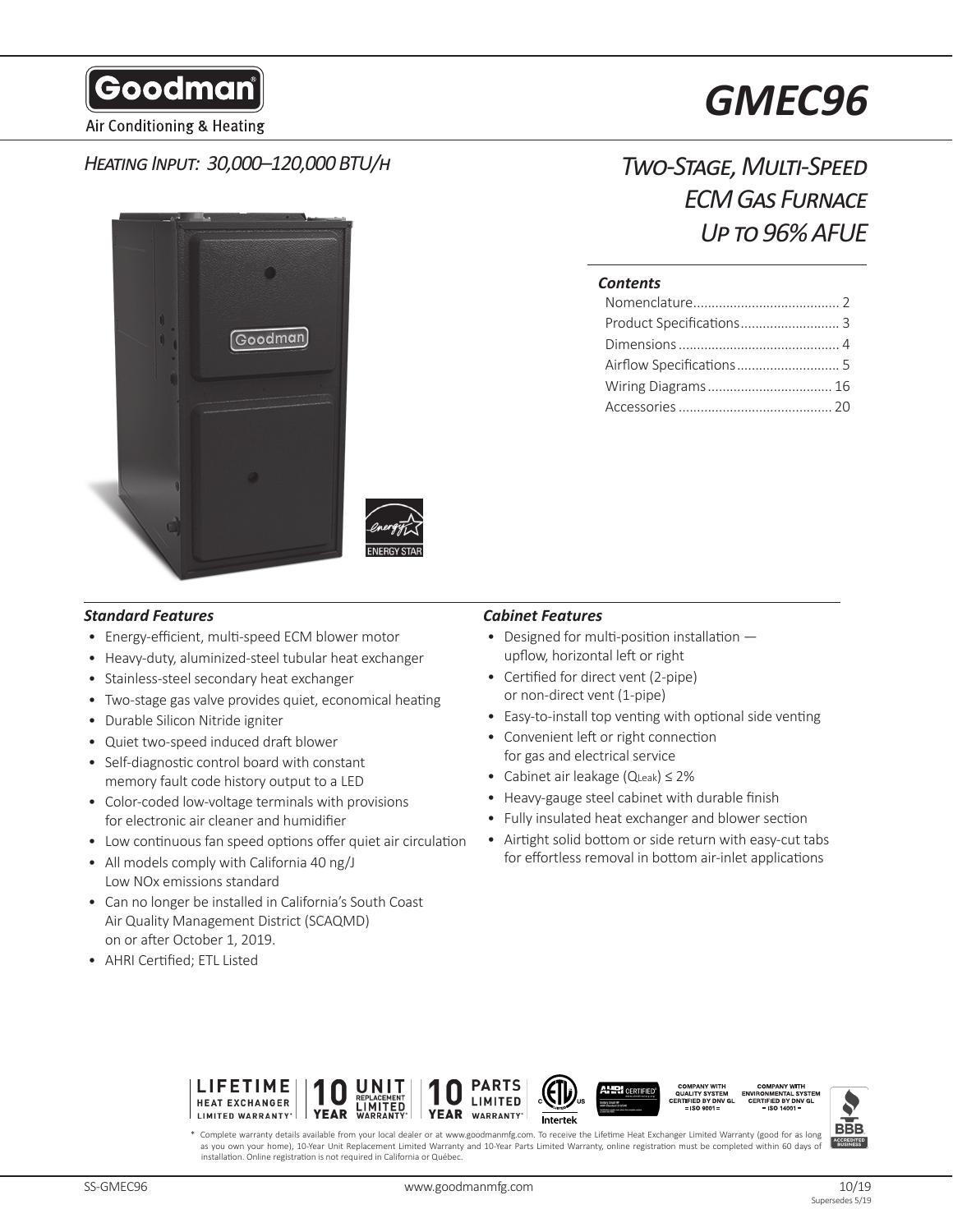|                                   | G            | M                       | Е | C              | 96  | 060   | 3  | B  | $\mathsf{N}$ | $***$               |                                                              |
|-----------------------------------|--------------|-------------------------|---|----------------|-----|-------|----|----|--------------|---------------------|--------------------------------------------------------------|
|                                   | $\mathbf{1}$ | $\overline{\mathbf{2}}$ | 3 | $\overline{4}$ | 5,6 | 7,8,9 | 10 | 11 | 12           | 13,14               |                                                              |
| <b>BRAND</b>                      |              |                         |   |                |     |       |    |    |              |                     | <b>ENGINEERING</b>                                           |
| G- Goodman® Brand                 |              |                         |   |                |     |       |    |    |              |                     | Major / Minor Revisions<br>* Not used for inventory control. |
| <b>CONFIGURATION</b>              |              |                         |   |                |     |       |    |    |              |                     | <b>NO<sub>x</sub></b>                                        |
| M- Upflow/Horizontal              |              |                         |   |                |     |       |    |    |              |                     | N-Low NOx                                                    |
| C- Downflow/Horizontal            |              |                         |   |                |     |       |    |    |              |                     |                                                              |
|                                   |              |                         |   |                |     |       |    |    |              |                     | <b>CABINET WIDTH</b>                                         |
| <b>MOTOR</b>                      |              |                         |   |                |     |       |    |    |              | A-14"               | $C - 21"$                                                    |
| V-Variable Speed ECM / ComfortNet |              |                         |   |                |     |       |    |    |              | $B - 17\frac{1}{2}$ | $D - 24\frac{1}{2}$ "                                        |
| E-Multi-Speed ECM                 |              |                         |   |                |     |       |    |    |              |                     |                                                              |
| S-Single Speed                    |              |                         |   |                |     |       |    |    |              |                     | <b>MAXIMUM CFM</b>                                           |
|                                   |              |                         |   |                |     |       |    |    | 2-800 CFM    |                     | 4-1600 CFM                                                   |
| <b>GAS VALVE</b>                  |              |                         |   |                |     |       |    |    |              | 3-1200 CFM          | 5-2000 CFM                                                   |
| M-Modulating                      |              |                         |   |                |     |       |    |    |              |                     |                                                              |
| C-Two-Stage                       |              |                         |   |                |     |       |    |    |              |                     | MBTU/H                                                       |
| S-Single Stage                    |              |                         |   |                |     |       |    |    |              |                     | 040-40,000 BTU/h                                             |
|                                   |              |                         |   |                |     |       |    |    |              |                     | 060-60,000 BTU/h                                             |
| <b>AFUE</b>                       |              |                         |   |                |     |       |    |    |              |                     | 120-120,000 BTU/h                                            |
| 97-97% AFUE                       |              | 96- 96% AFUE            |   |                |     |       |    |    |              |                     |                                                              |
| 92- 92% AFUE                      |              |                         |   |                |     |       |    |    |              |                     |                                                              |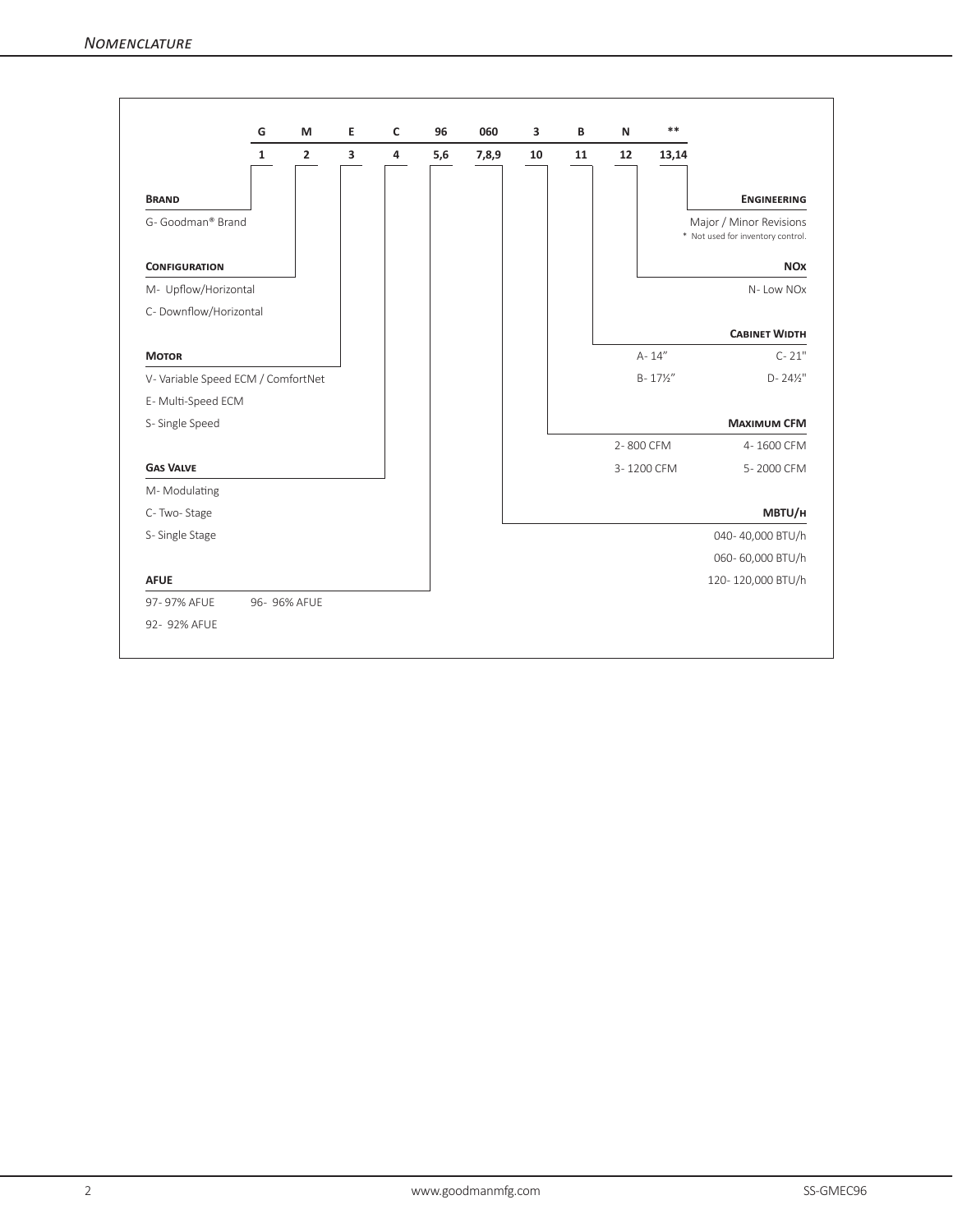|                                      | GMEC96                                                  | GMEC96<br>0303ANA 0403ANA 0603ANA 0302BNA 0402BNA       | GMEC96                                                         | GMEC96                               | GMEC96                               | GMEC96<br>0603BNB                    | GMEC96                               | GMEC96                               | GMEC96                               | GMEC96<br>0803BNA 0804CNA 1004CNA 1005CNA 1205DNA         | GMEC96                                                    |
|--------------------------------------|---------------------------------------------------------|---------------------------------------------------------|----------------------------------------------------------------|--------------------------------------|--------------------------------------|--------------------------------------|--------------------------------------|--------------------------------------|--------------------------------------|-----------------------------------------------------------|-----------------------------------------------------------|
| <b>HEATING DATA</b>                  |                                                         |                                                         |                                                                |                                      |                                      |                                      |                                      |                                      |                                      |                                                           |                                                           |
| High Fire Input <sup>1</sup>         | 30.000                                                  | 40.000                                                  | 60,000                                                         | 30,000                               | 40.000                               | 60.000                               | 80.000                               | 80.000                               | 100.000                              | 100.000                                                   | 120,000                                                   |
| High Fire Output <sup>1</sup>        | 28,800                                                  | 38,400                                                  | 57,600                                                         | 28.800                               | 38,400                               | 57,600                               | 76.800                               | 76.800                               | 96,000                               | 96,000                                                    | 115,200                                                   |
| Low-Fire Input <sup>1</sup>          | 21,000                                                  | 28,000                                                  | 42,000                                                         | 21,000                               | 28,000                               | 42,000                               | 56,000                               | 56,000                               | 70,000                               | 70,000                                                    | 84,000                                                    |
| Low-Fire Output <sup>1</sup>         | 20,160                                                  | 26,880                                                  | 40,320                                                         | 20,160                               | 26,880                               | 40,320                               | 53,760                               | 53,760                               | 67,200                               | 67,200                                                    | 80,640                                                    |
| A F U E <sup>2</sup>                 | 96                                                      | 96                                                      | 96                                                             | 96                                   | 96                                   | 96                                   | 96                                   | 96                                   | 96                                   | 96                                                        | 96                                                        |
| Temp. Rise Range (°F)                | $20 - 50$                                               | $20 - 50$                                               | $30 - 60$                                                      | $20 - 50$                            | $20 - 50$                            | $35 - 65$                            | $35 - 65$                            | $25 - 55$                            | $35 - 65$                            | $35 - 65$                                                 | $35 - 65$                                                 |
| Vent Diameter <sup>3</sup>           | $2" - 3"$                                               | $2" - 3"$                                               | $2" - 3"$                                                      | $2" - 3"$                            | $2" - 3"$                            | $2" - 3"$                            | $2" - 3"$                            | $2" - 3"$                            | $2" - 3"$                            | $2" - 3"$                                                 | $2" - 3"$                                                 |
| No. of Burners                       | $\overline{2}$                                          | $\overline{2}$                                          | 3                                                              | 2                                    | $\overline{2}$                       | 3                                    | 4                                    | $\overline{4}$                       | 5                                    | 5                                                         | 6                                                         |
| <b>CIRCULATOR BLOWER</b>             |                                                         |                                                         |                                                                |                                      |                                      |                                      |                                      |                                      |                                      |                                                           |                                                           |
| Available AC @ 0.5" ESP              | $1.5 - 2$                                               | $1.5 - 3$                                               | $1.5 - 3$                                                      | $1.5 - 2$                            | $1.5 - 3$                            | $1.5 - 3$                            | $1.5 - 3$                            | $2.5 - 4$                            | $1.5 - 4$                            | $3 - 5$                                                   | $3 - 5$                                                   |
| Size $(D \times W)$                  | $11" \times 6"$                                         | $11''$ x 6"                                             | $11''$ x 6"                                                    | $10'' \times 8''$                    | $10'' \times 8''$                    | $11" \times 8"$                      | $11" \times 8"$                      | $11" \times 10"$                     | $11" \times 10"$                     | $11" \times 10"$                                          | $11^{\rm o} \times 11^{\rm o}$                            |
| Horsepower @ 1075 RPM                | 1/2                                                     | 1/2                                                     | 1/2                                                            | 1/2                                  | 1/2                                  | 1/2                                  | 1/2                                  | 3/4                                  | $\mathbf{1}$                         | $\mathbf{1}$                                              | $\mathbf{1}$                                              |
| Speed                                | 5                                                       | 5                                                       | 5                                                              | 5                                    | 5                                    | 5                                    | 5                                    | 5                                    | 5                                    | 5                                                         | 5                                                         |
| FILTER SIZE (IN <sup>2</sup> ) (QTY) | $(1)$ 16 x 25<br>(side) or<br>$(1)$ 14 x 25<br>(bottom) | $(1)$ 16 x 25<br>(side) or<br>$(1)$ 14 x 25<br>(bottom) | $(1)$ 16 x 25<br>(side) or<br>$(1)$ 14 $\times$ 25<br>(bottom) | $(1)$ 16 x 25<br>(side or<br>bottom) | $(1)$ 16 x 25<br>(side or<br>bottom) | $(1)$ 16 x 25<br>(side or<br>bottom) | $(1)$ 16 x 25<br>(side or<br>bottom) | $(1)$ 16 x 25<br>(side or<br>bottom) | $(1)$ 16 x 25<br>(side or<br>bottom) | $(1)$ 20 x 25<br>(bottom)<br>or $(2)$ 16 x<br>$25$ (side) | $(1)$ 20 x 25<br>(bottom)<br>or $(2)$ 16 x<br>$25$ (side) |
| <b>ELECTRICAL DATA</b>               |                                                         |                                                         |                                                                |                                      |                                      |                                      |                                      |                                      |                                      |                                                           |                                                           |
| Min. Circuit Ampacity <sup>4</sup>   | 8.6                                                     | 8.6                                                     | 8.6                                                            | 8                                    | 8                                    | 8                                    | 8                                    | 11.6                                 | 13.3                                 | 13.3                                                      | 13.3                                                      |
| Max. Overcurrent (amps) <sup>5</sup> | 15                                                      | 15                                                      | 15                                                             | 15                                   | 15                                   | 15                                   | 15                                   | 15                                   | 15                                   | 15                                                        | 15                                                        |
| <b>SHIPPING WEIGHT (LBS)</b>         | 106                                                     | 106                                                     | 110                                                            | 111                                  | 112                                  | 115                                  | 118                                  | 123                                  | 140                                  | 140                                                       | 154                                                       |

<sup>1</sup> Natural Gas BTU/h<br><sup>2</sup> DOE AFLIE based u

DOE AFUE based upon Isolated Combustion System (ICS)

<sup>3</sup> Installer must supply one or two PVC pipes: one for combustion air (optional) and one for the flue outlet (required). Vent pipe must be either 2" or 3" in diameter, depending upon furnace input, number of elbows, length of run and installation (1 or 2 pipes). The optional Combustion Air Pipe is dependent on installation/code requirements and must be 2" or 3" diameter PVC.

⁴ Minimum Circuit Ampacity = (1.25 x Circulator Blower Amps) + ID Blower amps. Wire size should be determined in accordance with National Electrical Codes. Extensive wire runs will require larger wire sizes.

<sup>5</sup> Maximum Overcurrent Protection Device refers to maximum recommended fuse or circuit breaker size. May use fuses or HACR-type circuit breakers of the same size as noted.

## **Notes**

• All furnaces are manufactured for use on 115 VAC, 60 Hz, single-phase electrical supply.

• Gas Service Connection ½" FPT

- Important: Size fuses and wires properly and make electrical connections in accordance with the National Electrical Code and/or all existing local codes.
- For bottom return: Failure to unfold flanges may reduce airflow by up to 18%. This could result in performance and noise issues.
- For servicing or cleaning, a 24" front clearance is required. Unit connections (electrical, flue and drain) may necessitate greater clearances than the minimum clearances listed above. In all cases, accessibility clearance must take precedence over clearances from the enclosure where accessibility clearances are greater.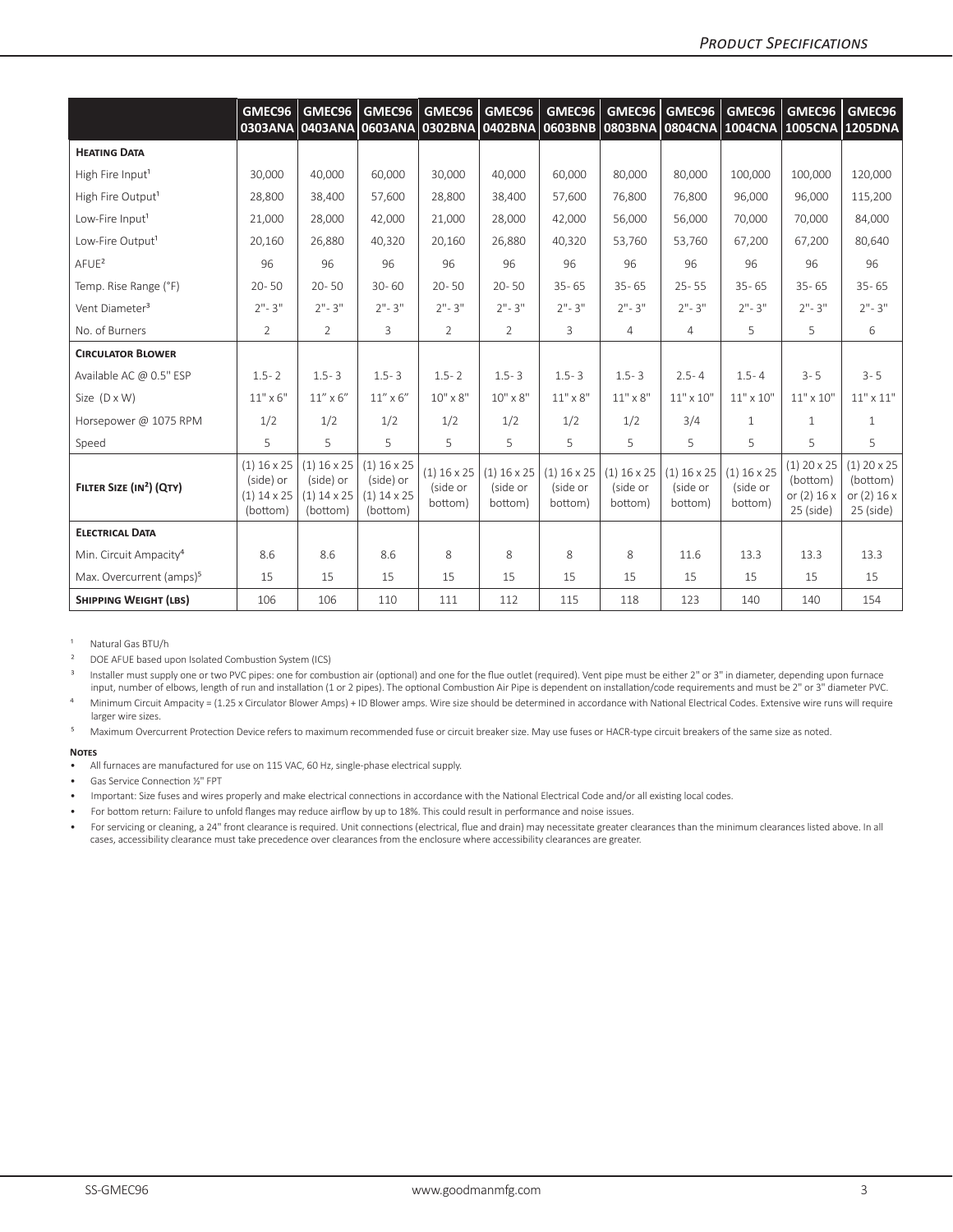

|               |                 | <b>AIR</b><br><b>DISCHARGE</b> |                   |                  | <b>AIR</b><br><b>RETURN</b> |
|---------------|-----------------|--------------------------------|-------------------|------------------|-----------------------------|
| <b>MODEL</b>  | A               | B                              | C                 | D                | E                           |
| GMEC960303ANA | 14"             | $12\frac{1}{2}$                | $10\frac{1}{2}$   | $8\frac{5}{8}$ " | $10\%$ "                    |
| GMEC960403ANA | 14''            | $12\frac{1}{2}$                | $10\frac{1}{2}$   | $8\frac{5}{8}$ " | $10\%$ "                    |
| GMEC960603ANA | 14''            | $12\frac{1}{2}$                | $10\frac{1}{2}$   | $8\frac{5}{8}$ " | $10\%$ "                    |
| GMEC960302BNA | $17\frac{1}{2}$ | 16"                            | $13\%$ "          | $12\%$ "         | $13\%$ "                    |
| GMEC960402BNA | $17\frac{1}{2}$ | 16"                            | $13\%$ "          | $12\%$ "         | $13\%$ "                    |
| GMEC960603BNB | $17\frac{1}{2}$ | 16"                            | $13\%$ "          | $12\frac{1}{8}$  | $13\%$ "                    |
| GMEC960803BNA | $17\frac{1}{2}$ | 16''                           | $13\%$ "          | $12\%$ "         | $13\%$ "                    |
| GMEC960804CNA | 21"             | $19\%$ "                       | $17\frac{3}{8}$ " | 16"              | $17\frac{1}{2}$             |
| GMEC961004CNA | 21"             | $19\frac{1}{2}$                | $17\%$ "          | 16"              | $17\frac{1}{2}$             |
| GMEC961005CNA | 21"             | $19\frac{1}{2}$                | $17\frac{3}{8}$ " | 16"              | $17\frac{1}{2}$             |
| GMEC961205DNA | 24%             | 23"                            | $20\%$ "          | $19\%$ "         | $20\%$ "                    |

# *Minimum Clearances to Combustible Materials*

| <b>POSITION</b> | <b>SIDES</b> | <b>REAR</b> | <b>FRONT</b> | <b>BOTTOM</b> | <b>FLUE</b> | <b>TOP</b> |
|-----------------|--------------|-------------|--------------|---------------|-------------|------------|
| Upflow          | $\bigcap$    | $\bigcap$   | $\sim$ II    | ◡             |             | $-1$       |
| Horizontal      | $\sim$ 1     | $\bigcap$   | $\sim$ II    | ◡             | $\sim$      | $\sim$ 11  |

C = If placed on combustible floor, the floor MUST be wood ONLY.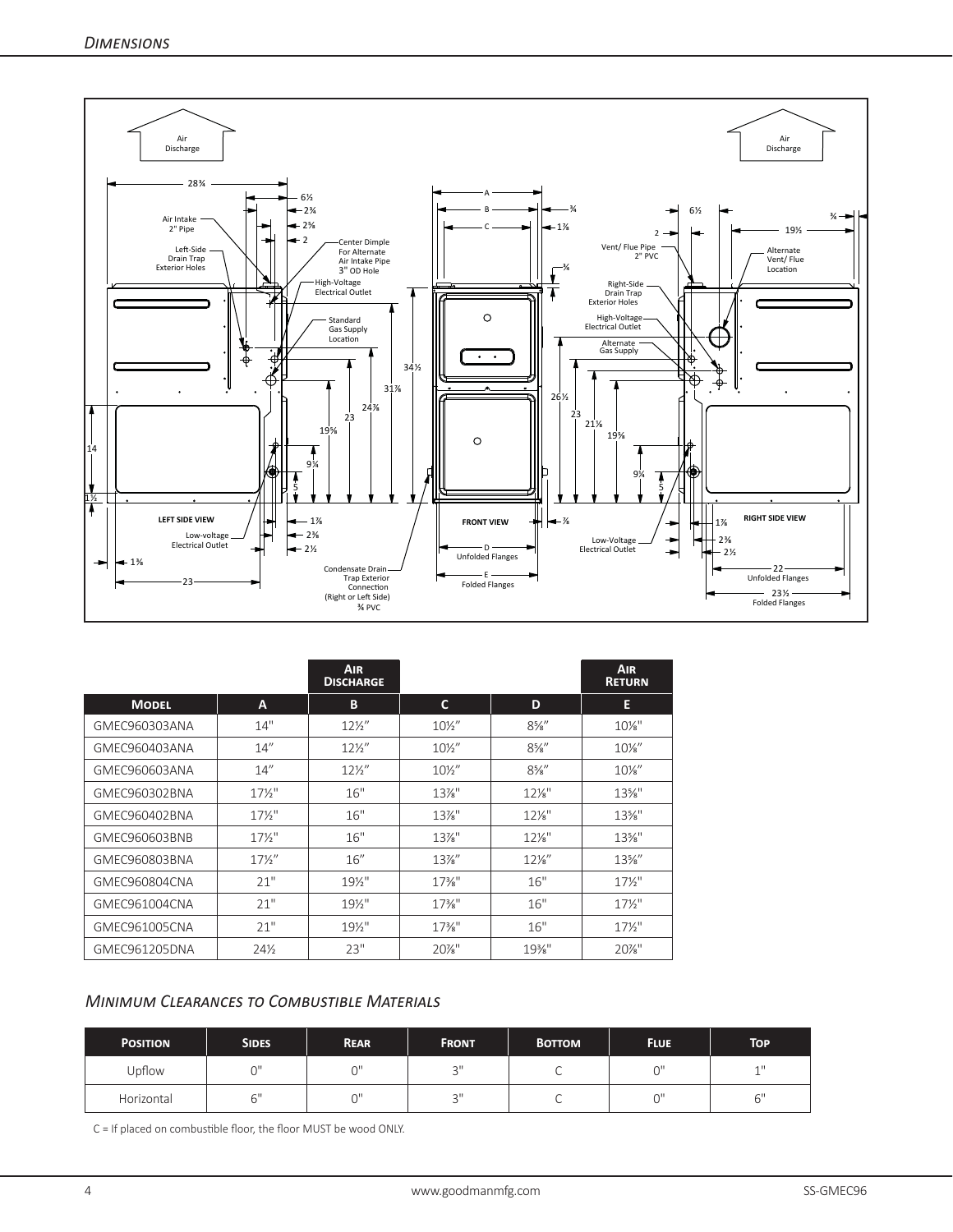| <b>DIPSWITCH SETTING:</b> |               | 0.1        | 0.2        | 0.3        | 0.4        | 0.5        | 0.6        | 0.7        | 0.8        |
|---------------------------|---------------|------------|------------|------------|------------|------------|------------|------------|------------|
| <b>SWITCH BANK 2</b>      | <b>STATIC</b> | <b>CFM</b> | <b>CFM</b> | <b>CFM</b> | <b>CFM</b> | <b>CFM</b> | <b>CFM</b> | <b>CFM</b> | <b>CFM</b> |
| SWITCH 123                | G             | 623        | 506        | 451        | 393        | 343        | 293        | N/A        | N/A        |
|                           | Ylo           | 914        | 874        | 841        | 805        | 772        | 732        | 696        | 657        |
| **OFF OFF OFF             | Y             | 1070       | 1040       | 1005       | 975        | 942        | 915        | 883        | 849        |
|                           | Ylo           | 653        | 597        | 552        | 507        | 460        | 410        | 366        | 326        |
| ON OFF OFF                | Y             | 914        | 874        | 841        | 805        | 772        | 732        | 696        | 657        |
|                           | Ylo           | 653        | 597        | 552        | 507        | 460        | 410        | 366        | 326        |
| ON ON OFF                 | Y             | 1070       | 1040       | 1005       | 975        | 942        | 915        | 883        | 849        |
|                           | Ylo           | 653        | 597        | 552        | 507        | 460        | 410        | 366        | 326        |
| OFF ON ON                 | Y             | 623        | 506        | 451        | 393        | 343        | 293        | N/A        | N/A        |
|                           | Ylo           | 755        | 710        | 672        | 627        | 582        | 534        | 491        | 447        |
| ON OFF ON                 | Y             | 1070       | 1040       | 1005       | 975        | 942        | 915        | 883        | 849        |
|                           | Ylo           | 755        | 710        | 672        | 627        | 582        | 534        | 491        | 447        |
| ON ON ON                  | Y             | 653        | 597        | 552        | 507        | 460        | 410        | 366        | 326        |

**COOLING**

## **HEATING**

| <b>DIPSWITCH SETTING:</b><br><b>SWITCH BANK 3</b> | <b>STATIC</b>  |            | 0.1         | 0.2        |             | 0.3        |             | 0.4        |             | 0.5        |             | 0.6        | 0.7        | 0.8        |
|---------------------------------------------------|----------------|------------|-------------|------------|-------------|------------|-------------|------------|-------------|------------|-------------|------------|------------|------------|
| SWITCH 12                                         |                | <b>CFM</b> | <b>RISE</b> | <b>CFM</b> | <b>RISE</b> | <b>CFM</b> | <b>RISE</b> | <b>CFM</b> | <b>RISE</b> | <b>CFM</b> | <b>RISE</b> | <b>CFM</b> | <b>CFM</b> | <b>CFM</b> |
| **OFF OFF                                         | W1             | 623        | 42          | 506        | N/A         | 451        | N/A         | 393        | N/A         | 343        | N/A         | 293        | N/A        | N/A        |
|                                                   | W <sub>2</sub> | 755        | 35          | 710        | 37          | 672        | 42          | 627        | 45          | 582        | 49          | 534        | 491        | 447        |
| ON OFF                                            | W1             | 653        | 40          | 597        | 44          | 552        | 47          | 507        | N/A         | 460        | N/A         | 410        | 366        | 326        |
|                                                   | W <sub>2</sub> | 755        | 35          | 710        | 37          | 672        | 42          | 627        | 45          | 582        | 49          | 534        | 491        | 447        |
| ON ON                                             | W1             | 653        | 40          | 597        | 44          | 552        | 47          | 507        | N/A         | 460        | N/A         | 410        | 366        | 326        |
|                                                   | W <sub>2</sub> | 914        | 28          | 874        | 30          | 841        | 31          | 805        | 32          | 772        | 34          | 732        | 696        | 657        |
| OFF ON                                            | W1             | 914        | 28          | 874        | 30          | 841        | 31          | 805        | 32          | 772        | 34          | 732        | 696        | 657        |
|                                                   | W <sub>2</sub> | 1070       | 25          | 1040       | 25          | 1005       | 26          | 975        | 27          | 942        | 28          | 915        | 883        | 849        |

\*\* Factory Default

**Notes**

• All furnaces ship as high speed for cooling. Installer must adjust blower speed as needed.

• For most jobs, about 400 CFM per ton when cooling is desirable.

• INSTALLATION IS TO BE ADJUSTED TO OBTAIN TEMPERATURE RISE WITHIN THE RANGE SPECIFIED ON THE RATING PLATE.

# *Minimum Filter Sizes*

|                                      | GMEC96  | GMEC96                            | GMEC96  | GMEC96  | GMEC96  | GMEC96                         | GMEC <sub>96</sub> |
|--------------------------------------|---------|-----------------------------------|---------|---------|---------|--------------------------------|--------------------|
|                                      | 0303ANA | 0403ANA                           | 0603ANA | 0302BNA | 0402BNA | 0603BNB                        | 0803BNA            |
| Filter Size (in <sup>2</sup> ) (Qty) |         | 16 x 25 (side) or 14 x 25 bottom) |         |         |         | $(1)$ 16 x 25 (side or bottom) |                    |

Note: Other size filters of equal or greater dimensions may be used. Filters may also be centrally located.

# *Minimum Filter Sizes*

|                                      | GMEC96<br>1004CNA               | GMEC96<br><b>1205DNA</b>                          |
|--------------------------------------|---------------------------------|---------------------------------------------------|
| Filter Size (in <sup>2</sup> ) (Qty) | (1) 16 x 25 (side or<br>bottom) | $(1)$ 20 x 25 (bottom)<br>or $(2)$ 16 x 25 (side) |

Note: Other size filters of equal or greater dimensions may be used. Filters may also be centrally located.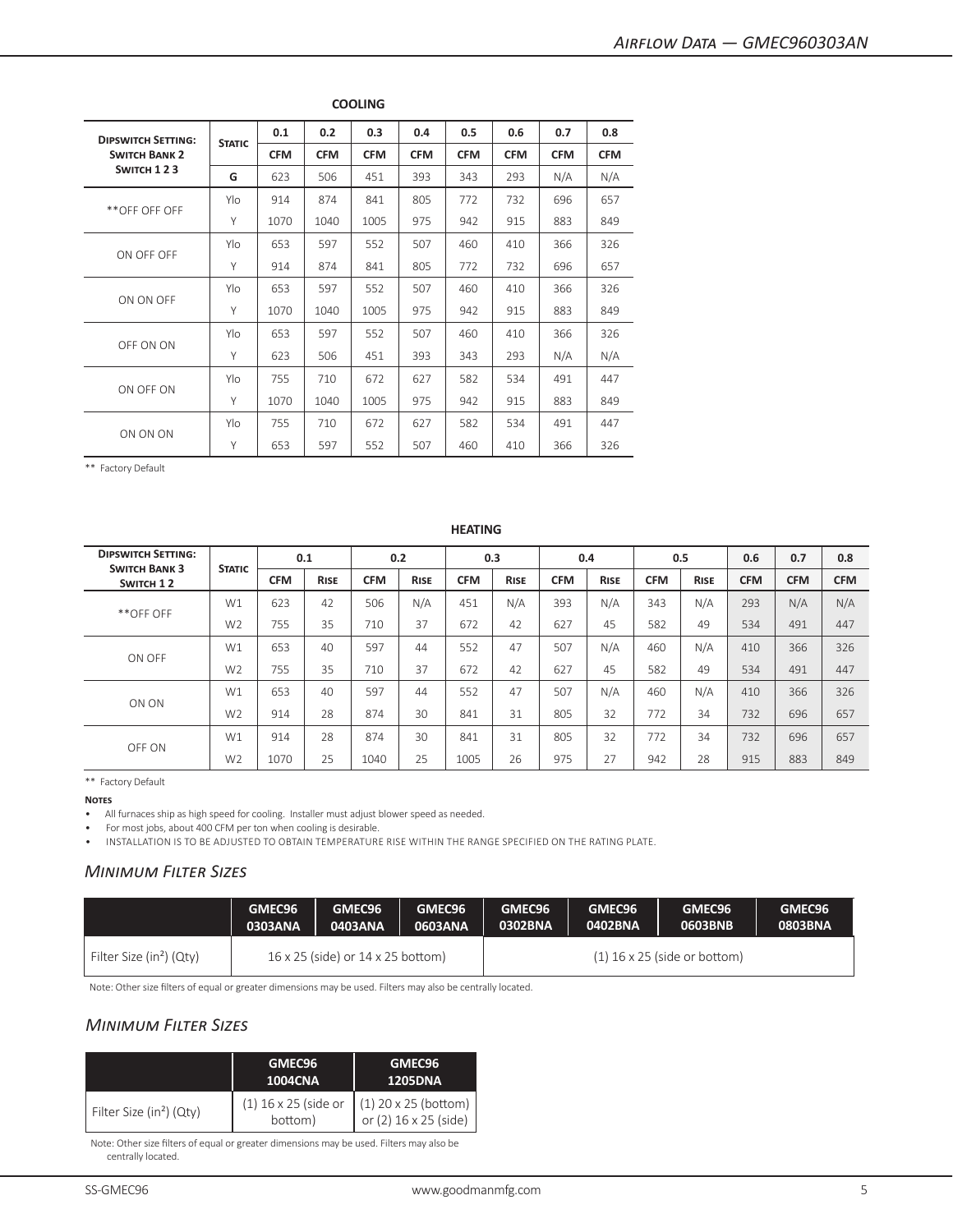| <b>DIPSWITCH SETTING:</b> | <b>STATIC</b> | 0.1        | 0.2        | 0.3        | 0.4        | 0.5        | 0.6        | 0.7        | 0.8        |
|---------------------------|---------------|------------|------------|------------|------------|------------|------------|------------|------------|
| Switch Bank 2             |               | <b>CFM</b> | <b>CFM</b> | <b>CFM</b> | <b>CFM</b> | <b>CFM</b> | <b>CFM</b> | <b>CFM</b> | <b>CFM</b> |
| Switch 123                | G             | 721        | 679        | 635        | 591        | 552        | 505        | 463        | 422        |
|                           | Ylo           | 914        | 874        | 841        | 805        | 772        | 732        | 696        | 657        |
| **OFF OFF OFF             | Y             | 1070       | 1040       | 1005       | 975        | 942        | 915        | 883        | 849        |
|                           | Ylo           | 653        | 597        | 552        | 507        | 460        | 410        | 366        | 326        |
| ON OFF OFF                | Y             | 914        | 874        | 841        | 805        | 772        | 732        | 696        | 657        |
|                           | Ylo           | 653        | 597        | 552        | 507        | 460        | 410        | 366        | 326        |
| ON ON OFF                 | Y             | 1070       | 1040       | 1005       | 975        | 942        | 915        | 883        | 849        |
|                           | Ylo           | 914        | 874        | 841        | 805        | 772        | 732        | 696        | 657        |
| OFF OFF ON                | Υ             | 1191       | 1168       | 1135       | 1112       | 1081       | 1055       | 1024       | 998        |
|                           | Ylo           | 653        | 597        | 552        | 507        | 460        | 410        | 366        | 326        |
| OFF ON ON                 | Y             | 721        | 679        | 635        | 591        | 552        | 505        | 463        | 422        |
|                           | Ylo           | 1191       | 1168       | 1135       | 1112       | 1081       | 1055       | 1024       | 998        |
| ON OFF ON                 | Υ             | 1091       | 1061       | 1026       | 996        | 962        | 936        | 903        | 869        |
| ON ON ON                  | Ylo           | 1191       | 1168       | 1135       | 1112       | 1081       | 1055       | 1024       | 998        |
|                           | Y             | 653        | 597        | 552        | 507        | 460        | 410        | 366        | 326        |

**COOLING**

\*\* Factory Default

| <b>DIPSWITCH SETTING:</b><br>Switch Bank 3 | <b>STATIC</b>  |            | 0.1         |            | 0.2         |            | 0.3         |            | 0.4         | 0.5        |             | 0.6        | 0.7        | 0.8        |
|--------------------------------------------|----------------|------------|-------------|------------|-------------|------------|-------------|------------|-------------|------------|-------------|------------|------------|------------|
| Switch 123                                 |                | <b>CFM</b> | <b>RISE</b> | <b>CFM</b> | <b>RISE</b> | <b>CFM</b> | <b>RISE</b> | <b>CFM</b> | <b>RISE</b> | <b>CFM</b> | <b>RISE</b> | <b>CFM</b> | <b>CFM</b> | <b>CFM</b> |
| **OFF OFF                                  | W1             | 721        | 48          | 679        | N/A         | 635        | N/A         | 591        | N/A         | 552        | N/A         | 505        | 463        | 422        |
|                                            | W <sub>2</sub> | 1191       | 29          | 1168       | 30          | 1135       | 31          | 1112       | 31          | 1081       | 32          | 1055       | 1024       | 998        |
| ON OFF                                     | W1             | 653        | N/A         | 597        | N/A         | 552        | N/A         | 507        | N/A         | 460        | N/A         | 410        | 366        | 326        |
|                                            | W <sub>2</sub> | 1191       | 29          | 1168       | 30          | 1135       | 31          | 1112       | 31          | 1081       | 32          | 1055       | 1024       | 998        |
| ON ON                                      | W1             | 653        | N/A         | 597        | N/A         | 552        | N/A         | 507        | N/A         | 460        | N/A         | 410        | 366        | 326        |
|                                            | W <sub>2</sub> | 914        | 38          | 874        | 40          | 841        | 41          | 805        | 43          | 772        | 45          | 732        | 696        | 657        |
|                                            | W1             | 914        | 38          | 874        | 40          | 841        | 41          | 805        | 43          | 772        | 45          | 732        | 696        | 657        |
| OFF ON                                     | W <sub>2</sub> | 1070       | 33          | 1040       | 34          | 1005       | 35          | 975        | 36          | 942        | 37          | 915        | 883        | 849        |

**HEATING**

\*\* Factory Default

**Notes**

• All furnaces ship as high speed for cooling. Installer must adjust blower speed as needed.

• For most jobs, about 400 CFM per ton when cooling is desirable.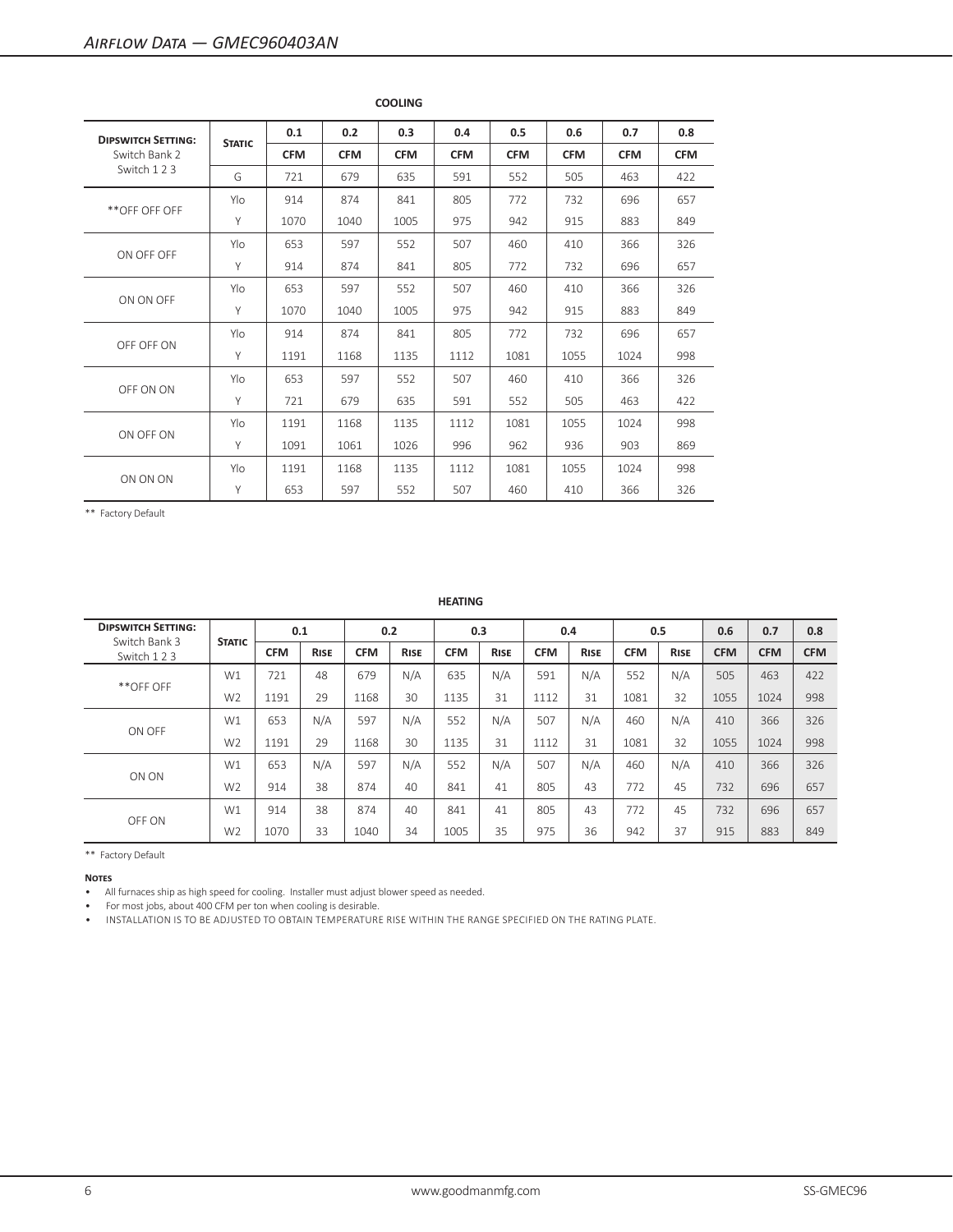| <b>DIPSWITCH SETTING:</b> |               | 0.1        | 0.2        | 0.3        | 0.4        | 0.5        | 0.6        | 0.7        | 0.8        |
|---------------------------|---------------|------------|------------|------------|------------|------------|------------|------------|------------|
| <b>SWITCH BANK 2</b>      | <b>STATIC</b> | <b>CFM</b> | <b>CFM</b> | <b>CFM</b> | <b>CFM</b> | <b>CFM</b> | <b>CFM</b> | <b>CFM</b> | <b>CFM</b> |
| SWITCH 123                | G             | 1254       | 1230       | 1199       | 1171       | 1139       | 1115       | 1086       | 1053       |
|                           | Ylo           | 880        | 838        | 794        | 763        | 722        | 689        | 644        | 606        |
| **OFF OFF OFF             | Y             | 1056       | 1026       | 991        | 961        | 929        | 894        | 864        | 829        |
| ON OFF OFF                | Ylo           | 697        | 654        | 600        | 557        | 508        | 460        | 419        | 371        |
|                           | Y             | 880        | 838        | 794        | 763        | 722        | 689        | 644        | 606        |
|                           | Ylo           | 697        | 654        | 600        | 557        | 508        | 460        | 419        | 371        |
| ON ON OFF                 | Y             | 1056       | 1026       | 991        | 961        | 929        | 894        | 864        | 829        |
|                           | Ylo           | 880        | 838        | 794        | 763        | 722        | 689        | 644        | 606        |
| OFF OFF ON                | Y             | 1330       | 1301       | 1274       | 1244       | 1227       | 1191       | 1163       | 1132       |
|                           | Ylo           | 697        | 654        | 600        | 557        | 508        | 460        | 419        | 371        |
| OFF ON ON                 | Y             | 1254       | 1230       | 1199       | 1171       | 1139       | 1115       | 1086       | 1053       |

**COOLING**

**HEATING**

| <b>DIPSWITCH SETTING:</b><br><b>SWITCH BANK 3</b> |                |            | 0.1         |            | 0.2         |            | 0.3         |            | 0.4         |            | 0.5         | 0.6        | 0.7        | 0.8        |
|---------------------------------------------------|----------------|------------|-------------|------------|-------------|------------|-------------|------------|-------------|------------|-------------|------------|------------|------------|
| SWITCH 12                                         | <b>STATIC</b>  | <b>CFM</b> | <b>RISE</b> | <b>CFM</b> | <b>RISE</b> | <b>CFM</b> | <b>RISE</b> | <b>CFM</b> | <b>RISE</b> | <b>CFM</b> | <b>RISE</b> | <b>CFM</b> | <b>CFM</b> | <b>CFM</b> |
|                                                   | W1             | 1254       | 42          | 1230       | 42          | 1199       | 43          | 1171       | 44          | 1139       | 46          | 1115       | 1086       | 1053       |
| **OFF OFF                                         | W <sub>2</sub> | 1330       | 39          | 1301       | 39          | 1274       | 41          | 1244       | 42          | 1227       | 42          | 1191       | 1163       | 1132       |
| ON OFF                                            | W1             | 697        | N/A         | 654        | N/A         | 600        | N/A         | 557        | N/A         | 508        | N/A         | 460        | 419        | 371        |
|                                                   | W <sub>2</sub> | 1330       | 39          | 1301       | 39          | 1274       | 41          | 1244       | 42          | 1227       | 42          | 1191       | 1163       | 1132       |
|                                                   | W1             | 697        | N/A         | 654        | N/A         | 600        | N/A         | 557        | N/A         | 508        | N/A         | 460        | 419        | 371        |
| ON ON                                             | W <sub>2</sub> | 880        | N/A         | 838        | N/A         | 794        | N/A         | 763        | N/A         | 722        | N/A         | 689        | 644        | 606        |
| OFF ON                                            | W1             | 880        | N/A         | 838        | N/A         | 794        | N/A         | 763        | N/A         | 722        | N/A         | 689        | 644        | 606        |
|                                                   | W <sub>2</sub> | 1056       | 49          | 1026       | 51          | 997        | 52          | 961        | 54          | 929        | 56          | 894        | 864        | 829        |

\*\* Factory Default

**Notes**

• All furnaces ship as high speed for cooling. Installer must adjust blower speed as needed.

• For most jobs, about 400 CFM per ton when cooling is desirable.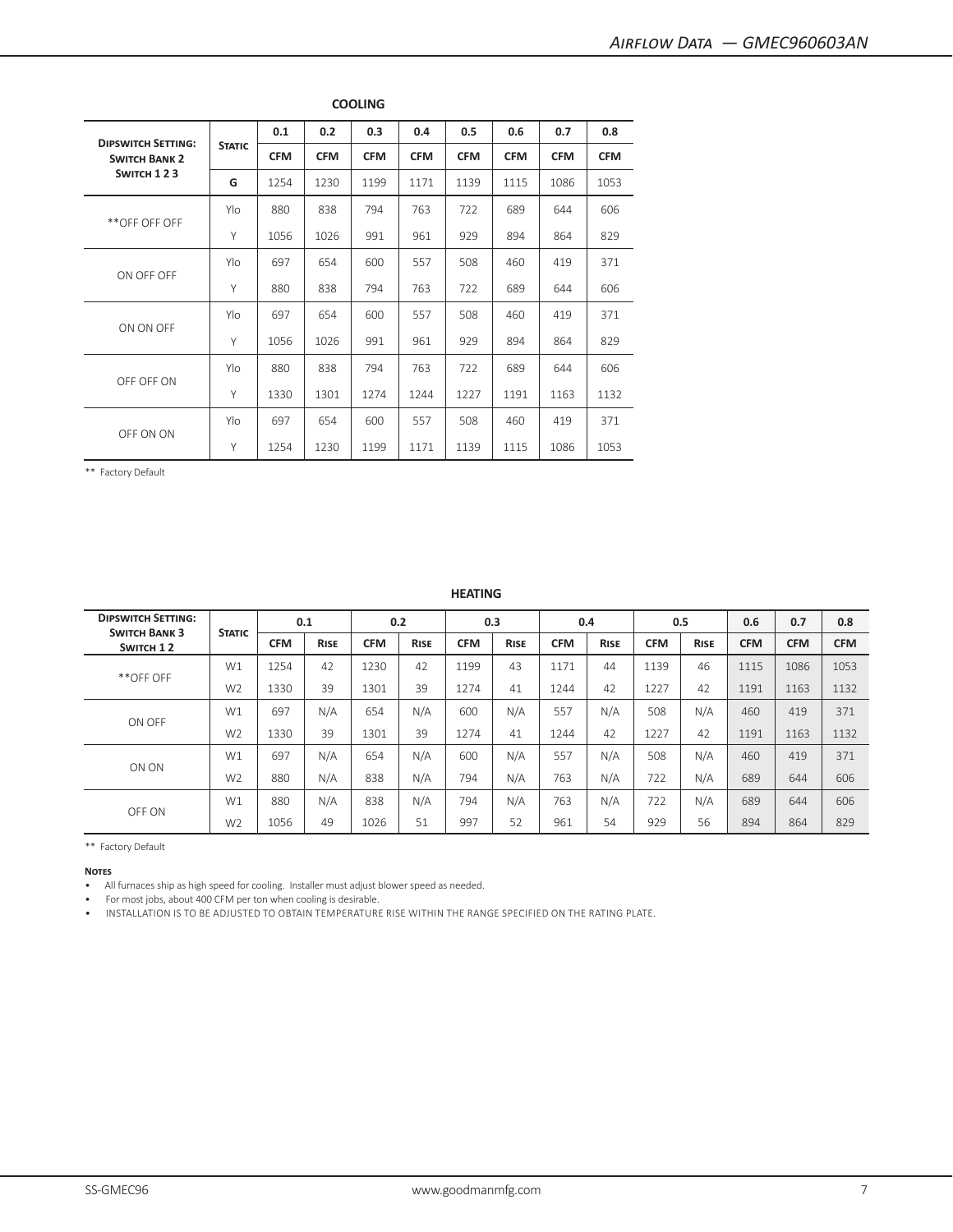| <b>DIPSWITCH SETTING:</b> |               | 0.1        | 0.2        | 0.3        | 0.4        | 0.5        | 0.6        | 0.7        | 0.8        |
|---------------------------|---------------|------------|------------|------------|------------|------------|------------|------------|------------|
| <b>SWITCH BANK 2</b>      | <b>STATIC</b> | <b>CFM</b> | <b>CFM</b> | <b>CFM</b> | <b>CFM</b> | <b>CFM</b> | <b>CFM</b> | <b>CFM</b> | <b>CFM</b> |
| SWITCH 123                | G             | 870        | 658        | 548        | 469        | 413        | 349        | 293        | N/A        |
|                           | Ylo           | 874        | 697        | 612        | 533        | 470        | 414        | 361        | 303        |
| **OFF OFF OFF             | Y             | 1146       | 1097       | 1049       | 1002       | 941        | 895        | 846        | 787        |
| ON OFF OFF                | Ylo           | 874        | 697        | 612        | 533        | 470        | 414        | 361        | 303        |
|                           | Y             | 928        | 868        | 810        | 743        | 670        | 614        | 560        | 505        |
|                           | Ylo           | 928        | 868        | 810        | 743        | 670        | 614        | 560        | 505        |
| ON ON OFF                 | Y             | 1146       | 1097       | 1049       | 1002       | 941        | 895        | 846        | 787        |
| OFF ON ON                 | Ylo           | 874        | 697        | 612        | 533        | 470        | 414        | 361        | 303        |
|                           | Y             | 1146       | 1097       | 1049       | 1002       | 941        | 895        | 846        | 787        |
|                           | Ylo           | 885        | 821        | 755        | 684        | 621        | 557        | 508        | 461        |
| ON OFF ON                 | Y             | 1146       | 1097       | 1049       | 1002       | 941        | 895        | 846        | 787        |
| ON ON ON                  | Ylo           | 885        | 821        | 755        | 684        | 621        | 557        | 508        | 461        |
|                           | Y             | 874        | 697        | 612        | 533        | 470        | 414        | 361        | 303        |

# **COOLING**

\*\* Factory Default

# **HEATING**

| <b>DIPSWITCH SETTING:</b><br><b>SWITCH BANK 3</b> | <b>STATIC</b>  |            | 0.1         |            | 0.2         |            | 0.3         | 0.4        |             | 0.5        |             | 0.6        | 0.7        | 0.8        |
|---------------------------------------------------|----------------|------------|-------------|------------|-------------|------------|-------------|------------|-------------|------------|-------------|------------|------------|------------|
| SWITCH 12                                         |                | <b>CFM</b> | <b>RISE</b> | <b>CFM</b> | <b>RISE</b> | <b>CFM</b> | <b>RISE</b> | <b>CFM</b> | <b>RISE</b> | <b>CFM</b> | <b>RISE</b> | <b>CFM</b> | <b>CFM</b> | <b>CFM</b> |
|                                                   | W1             | 870        | 21          | 658        | 28          | 548        | 34          | 469        | 40          | 413        | 45          | 349        | 293        | N/A        |
| **OFF OFF                                         | W <sub>2</sub> | 885        | 30          | 821        | 32          | 755        | 35          | 684        | 39          | 621        | 43          | 557        | 508        | 461        |
| ON OFF                                            | W1             | 874        | 21          | 697        | 27          | 612        | 31          | 533        | 35          | 470        | 40          | 414        | 361        | 303        |
|                                                   | W <sub>2</sub> | 885        | 30          | 821        | 32          | 755        | 35          | 684        | 39          | 621        | 43          | 557        | 508        | 461        |
|                                                   | W1             | 874        | 21          | 697        | 27          | 612        | 31          | 533        | 35          | 470        | 40          | 414        | 361        | 303        |
| ON ON                                             | W <sub>2</sub> | 928        | 29          | 868        | 31          | 810        | 33          | 743        | 36          | 670        | 40          | 614        | 560        | 505        |
| OFF ON                                            | W1             | 928        | 20          | 868        | 22          | 810        | 23          | 743        | 25          | 670        | 28          | 614        | 560        | 505        |
|                                                   | W <sub>2</sub> | 1146       | 23          | 1097       | 24          | 1049       | 25          | 1002       | 27          | 941        | 28          | 895        | 846        | 787        |

\*\* Factory Default

#### **Notes**

• All furnaces ship as high speed for cooling. Installer must adjust blower speed as needed.

• For most jobs, about 400 CFM per ton when cooling is desirable.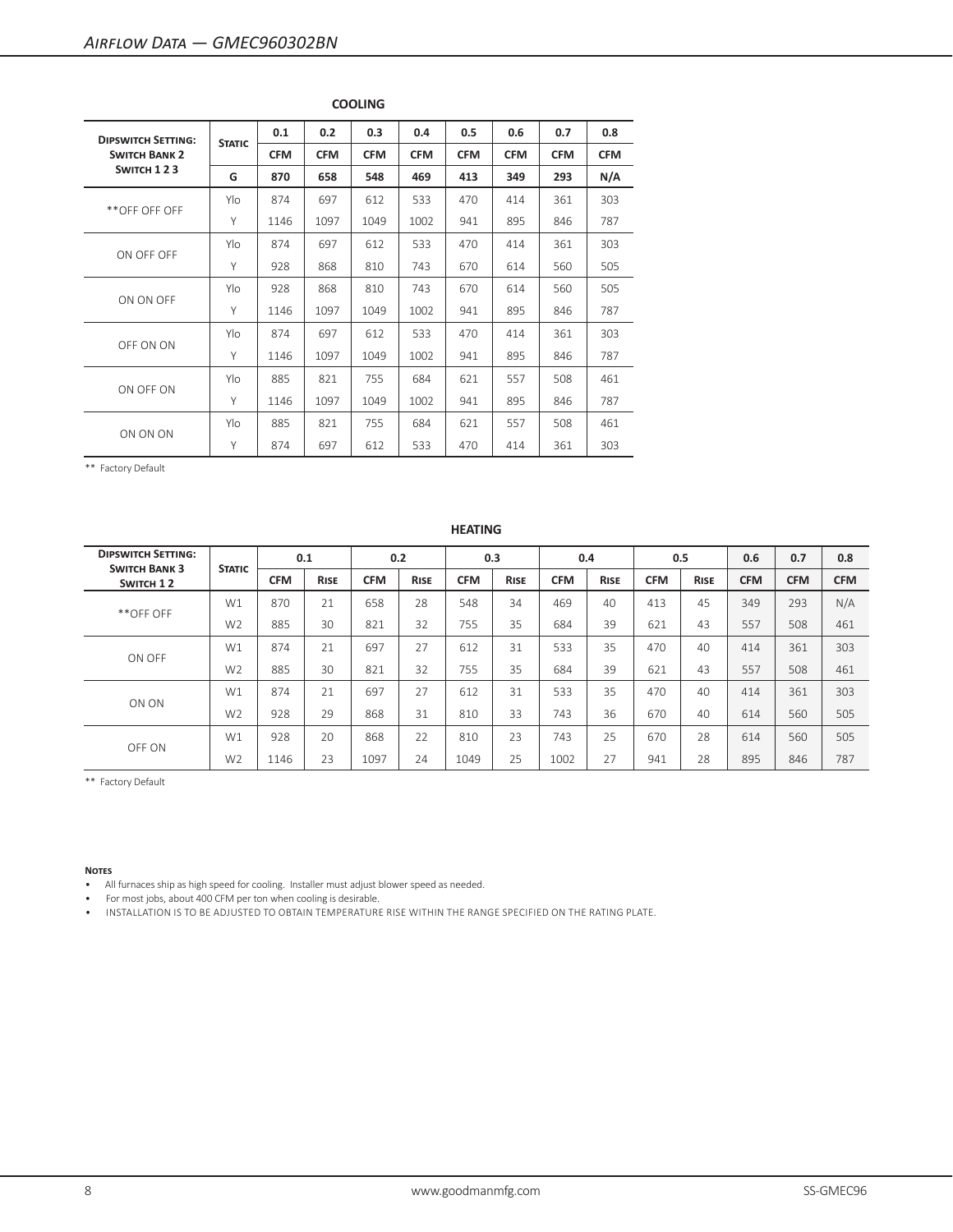| <b>DIPSWITCH SETTING:</b> |               | 0.1        | 0.2        | 0.3        | 0.4        | 0.5        | 0.6        | 0.7        | 0.8        |
|---------------------------|---------------|------------|------------|------------|------------|------------|------------|------------|------------|
| <b>SWITCH BANK 2</b>      | <b>STATIC</b> | <b>CFM</b> | <b>CFM</b> | <b>CFM</b> | <b>CFM</b> | <b>CFM</b> | <b>CFM</b> | <b>CFM</b> | <b>CFM</b> |
| SWITCH 123                | G             | 847        | 694        | 611        | 535        | 471        | 415        | 357        | 313        |
|                           | Ylo           | 856        | 667        | 546        | 466        | 413        | 357        | 302        | N/A        |
| **OFF OFF OFF             | Y             | 1143       | 1095       | 1046       | 996        | 946        | 890        | 834        | 778        |
| ON OFF OFF                | Ylo           | 856        | 667        | 546        | 466        | 413        | 357        | 302        | N/A        |
|                           | Y             | 960        | 898        | 840        | 780        | 711        | 659        | 596        | 547        |
|                           | Ylo           | 960        | 898        | 840        | 780        | 711        | 659        | 596        | 547        |
| ON ON OFF                 | Y             | 1143       | 1095       | 1046       | 996        | 946        | 890        | 834        | 778        |
|                           | Ylo           | 960        | 898        | 840        | 780        | 711        | 659        | 596        | 547        |
| OFF OFF ON                | Y             | 989        | 932        | 882        | 819        | 773        | 695        | 650        | 586        |
|                           | Ylo           | 856        | 667        | 546        | 466        | 413        | 357        | 302        | N/A        |
| OFF ON ON                 | Y             | 1143       | 1095       | 1046       | 996        | 946        | 890        | 834        | 778        |
| ON OFF ON                 | Ylo           | 989        | 932        | 882        | 819        | 773        | 695        | 650        | 586        |
|                           | Y             | 1143       | 1095       | 1046       | 996        | 946        | 890        | 834        | 778        |

**COOLING**

#### **HEATING**

| <b>DIPSWITCH SETTING:</b><br><b>SWITCH BANK 3</b> |                |            | 0.1         |            | 0.2         | 0.3        |             |            | 0.4         |            | 0.5         | 0.6        | 0.7        | 0.8        |
|---------------------------------------------------|----------------|------------|-------------|------------|-------------|------------|-------------|------------|-------------|------------|-------------|------------|------------|------------|
| SWITCH 12                                         | <b>STATIC</b>  | <b>CFM</b> | <b>RISE</b> | <b>CFM</b> | <b>RISE</b> | <b>CFM</b> | <b>RISE</b> | <b>CFM</b> | <b>RISE</b> | <b>CFM</b> | <b>RISE</b> | <b>CFM</b> | <b>CFM</b> | <b>CFM</b> |
|                                                   | W1             | 847        | 29          | 694        | 36          | 611        | 41          | 535        | 47          | 471        | 53          | 415        | 357        | 313        |
| **OFF OFF                                         | W <sub>2</sub> | 989        | 36          | 932        | 38          | 882        | 40          | 819        | 43          | 773        | 46          | 695        | 650        | 586        |
| ON OFF                                            | W1             | 856        | 29          | 667        | 37          | 546        | 46          | 466        | 53          | 413        | N/A         | 357        | 302        | N/A        |
|                                                   | W <sub>2</sub> | 989        | 36          | 932        | 38          | 882        | 40          | 819        | 43          | 773        | 46          | 695        | 650        | 586        |
|                                                   | W1             | 856        | 29          | 667        | 37          | 546        | 46          | 466        | 53          | 413        | N/A         | 357        | 302        | N/A        |
| ON ON                                             | W <sub>2</sub> | 960        | 37          | 898        | 40          | 840        | 42          | 780        | 46          | 711        | 50          | 659        | 596        | 547        |
| OFF ON                                            | W1             | 960        | 26          | 898        | 28          | 840        | 30          | 780        | 32          | 711        | 35          | 659        | 596        | 547        |
|                                                   | W <sub>2</sub> | 1143       | 31          | 1095       | 32          | 1046       | 34          | 996        | 36          | 946        | 38          | 890        | 834        | 778        |

\*\* Factory Default

**Notes**

• All furnaces ship as high speed for cooling. Installer must adjust blower speed as needed.

• For most jobs, about 400 CFM per ton when cooling is desirable.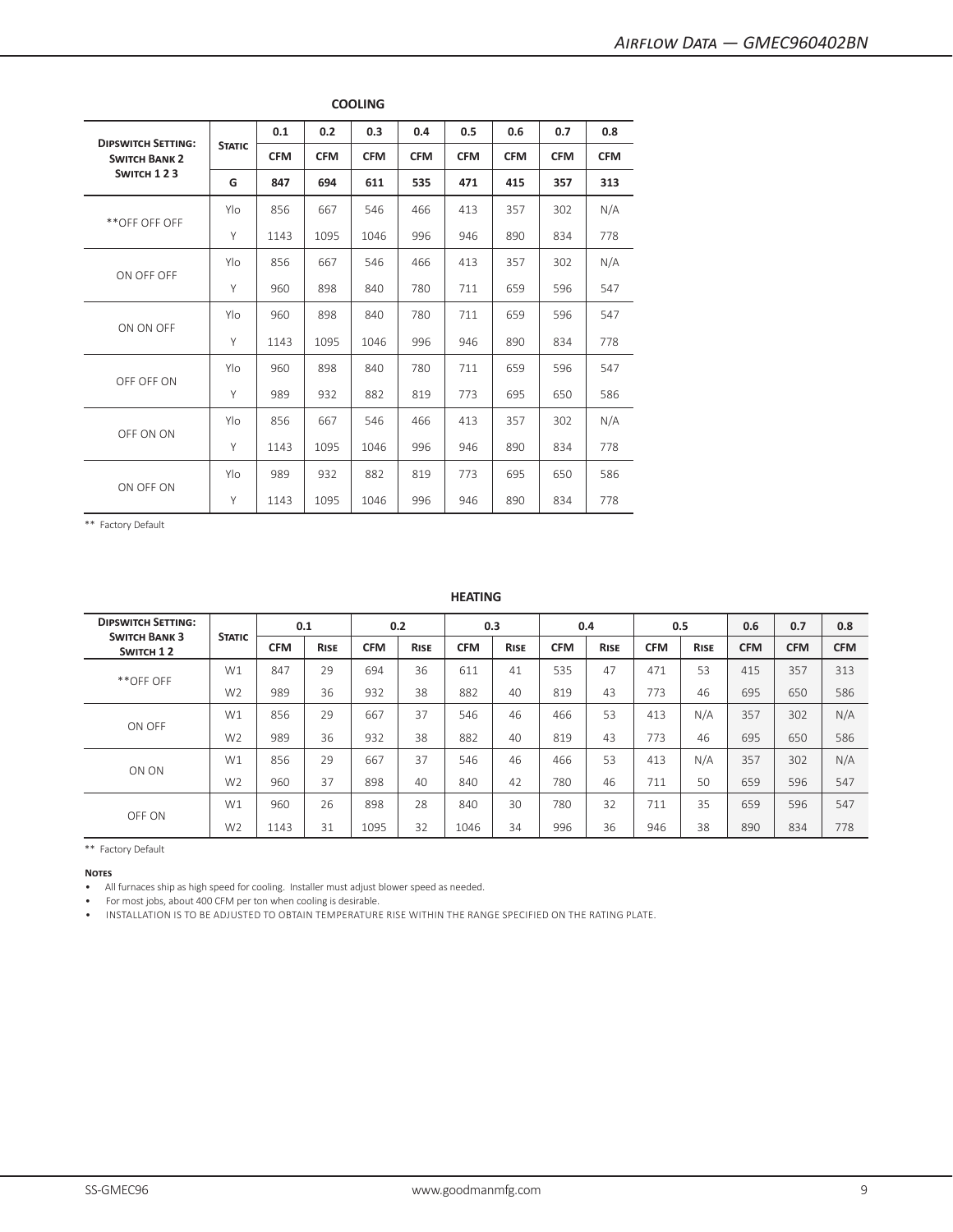|                                                   |               | 0.1        | 0.2        | 0.3        | 0.4        | 0.5        | 0.6        | 0.7        | 0.8        |
|---------------------------------------------------|---------------|------------|------------|------------|------------|------------|------------|------------|------------|
| <b>DIPSWITCH SETTING:</b><br><b>SWITCH BANK 2</b> | <b>STATIC</b> | <b>CFM</b> | <b>CFM</b> | <b>CFM</b> | <b>CFM</b> | <b>CFM</b> | <b>CFM</b> | <b>CFM</b> | <b>CFM</b> |
| SWITCH 123                                        | G             | 947        | 899        | 842        | 786        | 730        | 666        | 610        | 557        |
| **OFF OFF OFF                                     | Ylo           | 1328       | 1287       | 1249       | 1215       | 1170       | 1131       | 1085       | 1046       |
|                                                   | Y             | 1236       | 1189       | 1149       | 1101       | 1066       | 1017       | 969        | 928        |
| ON OFF OFF                                        | Ylo           | 782        | 629        | 547        | 469        | 396        | 333        | N/A        | N/A        |
|                                                   | Y             | 1328       | 1287       | 1249       | 1215       | 1170       | 1131       | 1085       | 1046       |
|                                                   | Ylo           | 782        | 629        | 547        | 469        | 396        | 333        | N/A        | N/A        |
| ON ON OFF                                         | Y             | 1236       | 1189       | 1149       | 1101       | 1066       | 1017       | 969        | 928        |
|                                                   | Ylo           | 1328       | 1287       | 1249       | 1215       | 1170       | 1131       | 1085       | 1046       |
| OFF OFF ON                                        | Y             | 1163       | 1115       | 1065       | 1018       | 979        | 928        | 878        | 832        |
| OFF ON ON                                         | Ylo           | 782        | 629        | 547        | 469        | 396        | 333        | N/A        | N/A        |
|                                                   | Y             | 947        | 899        | 842        | 786        | 730        | 666        | 610        | 557        |

**COOLING**

**HEATING**

| <b>DIPSWITCH SETTING:</b><br><b>SWITCH BANK 3</b> |                |            | 0.1         |            | 0.2         |            | 0.3         |            | 0.4         |            | 0.5         | 0.6        | 0.7        | 0.8        |
|---------------------------------------------------|----------------|------------|-------------|------------|-------------|------------|-------------|------------|-------------|------------|-------------|------------|------------|------------|
| SWITCH 12                                         | <b>STATIC</b>  | <b>CFM</b> | <b>RISE</b> | <b>CFM</b> | <b>RISE</b> | <b>CFM</b> | <b>RISE</b> | <b>CFM</b> | <b>RISE</b> | <b>CFM</b> | <b>RISE</b> | <b>CFM</b> | <b>CFM</b> | <b>CFM</b> |
| **OFF OFF                                         | W1             | 947        | 39          | 899        | 41          | 842        | 44          | 786        | 47          | 730        | 51          | 666        | 610        | 557        |
|                                                   | W <sub>2</sub> | 1163       | 45          | 1115       | 47          | 1065       | 50          | 1018       | 52          | 979        | 54          | 928        | 878        | 832        |
| ON OFF                                            | W1             | 782        | 47          | 629        | <b>NA</b>   | 547        | N/A         | 469        | N/A         | 396        | N/A         | N/A        | N/A        | N/A        |
|                                                   | W <sub>2</sub> | 1163       | 45          | 1115       | 47          | 1065       | 50          | 1018       | 52          | 979        | 54          | 928        | 878        | 832        |
|                                                   | W1             | 782        | 47          | 629        | <b>NA</b>   | 547        | N/A         | 469        | N/A         | 396        | N/A         | N/A        | N/A        | N/A        |
| ON ON                                             | W <sub>2</sub> | 1328       | 40          | 1287       | 41          | 1249       | 42          | 1215       | 43          | 1170       | 45          | 1131       | 1085       | 1046       |
| OFF ON                                            | W1             | 1328       | 40          | 1287       | 41          | 1249       | 42          | 1215       | 43          | 1170       | 45          | 1131       | 1085       | 1046       |
|                                                   | W <sub>2</sub> | 1236       | 43          | 1189       | 44          | 1149       | 46          | 1101       | 48          | 1066       | 50          | 1017       | 969        | 928        |

\*\* Factory Default

**Notes**

• All furnaces ship as high speed for cooling. Installer must adjust blower speed as needed.

• For most jobs, about 400 CFM per ton when cooling is desirable.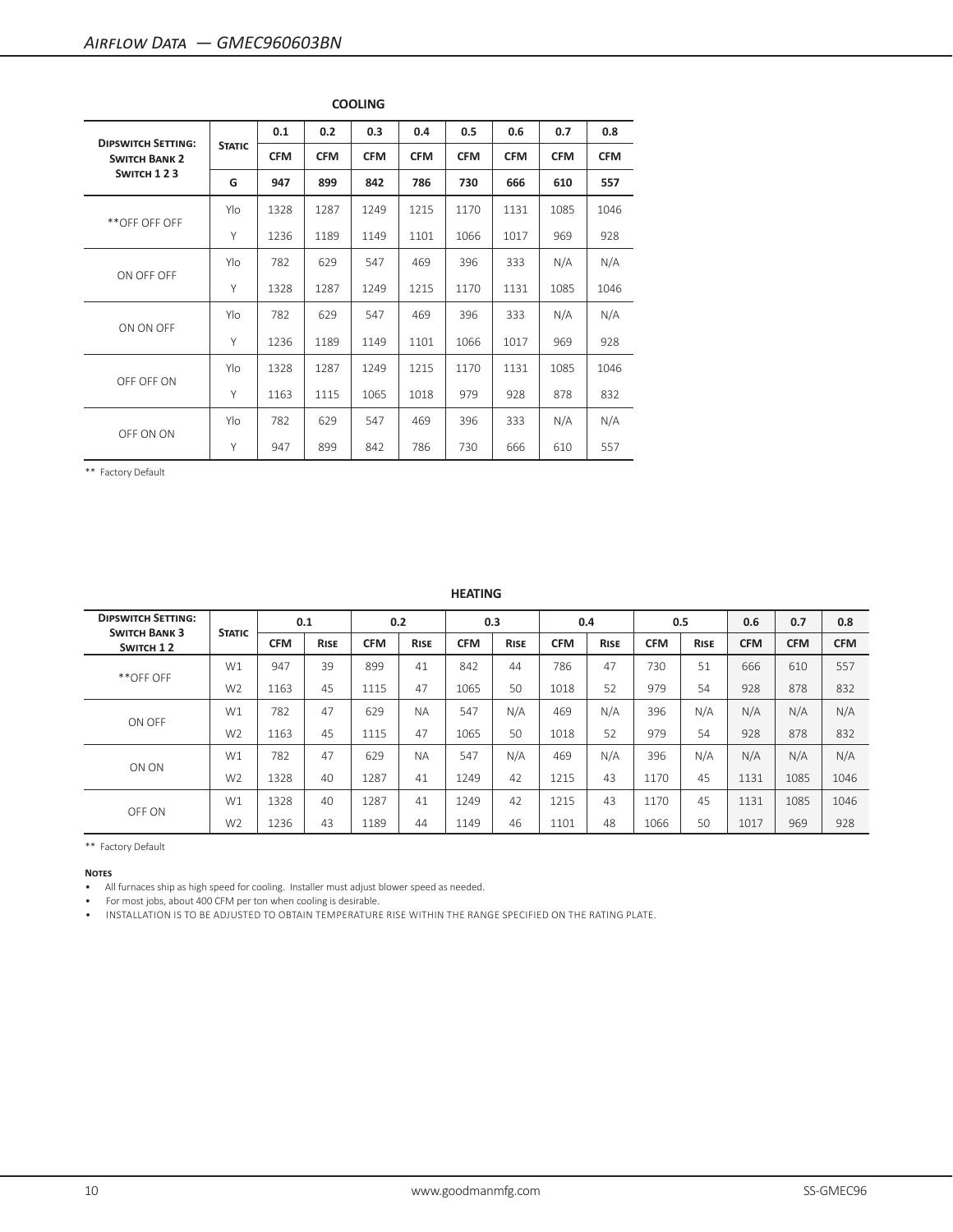|                                                   |               | 0.1        | 0.2        | 0.3        | 0.4        | 0.5        | 0.6        | 0.7        | 0.8        |
|---------------------------------------------------|---------------|------------|------------|------------|------------|------------|------------|------------|------------|
| <b>DIPSWITCH SETTING:</b><br><b>SWITCH BANK 2</b> | <b>STATIC</b> | <b>CFM</b> | <b>CFM</b> | <b>CFM</b> | <b>CFM</b> | <b>CFM</b> | <b>CFM</b> | <b>CFM</b> | <b>CFM</b> |
| SWITCH 123                                        | G             | 1221       | 1172       | 1128       | 1087       | 1049       | 1005       | 959        | 922        |
| **OFF OFF OFF                                     | Ylo           | 750        | 644        | 569        | 507        | 442        | 388        | 328        | N/A        |
|                                                   | Y             | 1111       | 1068       | 1025       | 984        | 941        | 885        | N/A        | 801        |
| ON OFF OFF                                        | Ylo           | 750        | 644        | 569        | 507        | 442        | 388        | 328        | N/A        |
|                                                   | Y             | 894        | 842        | 784        | 726        | 682        | 618        | 562        | 519        |
|                                                   | Ylo           | 894        | 842        | 784        | 726        | 682        | 618        | 562        | 519        |
| ON ON OFF                                         | Y             | 1111       | 1068       | 1025       | 984        | 941        | 885        | N/A        | 801        |
| OFF ON OFF                                        | Ylo           | 894        | 842        | 784        | 726        | 682        | 618        | 562        | 519        |
|                                                   | Y             | 1221       | 1172       | 1128       | 1087       | 1049       | 1005       | 959        | 922        |
|                                                   | Ylo           | 894        | 842        | 784        | 726        | 682        | 618        | 562        | 519        |
| OFF OFF ON                                        | Y             | 1311       | 1293       | 1249       | 1203       | 1172       | 1122       | 1088       | 1041       |
| OFF ON ON                                         | Ylo           | 750        | 644        | 569        | 507        | 442        | 388        | 328        | N/A        |
|                                                   | Y             | 1111       | 1068       | 1025       | 984        | 941        | 885        | N/A        | 801        |

**COOLING**

## **HEATING**

| <b>DIPSWITCH SETTING:</b><br><b>SWITCH BANK 3</b> |                |            | 0.1         |            | 0.2         |            | 0.3         |            | 0.4         |            | 0.5         | 0.6        | 0.7        | 0.8        |
|---------------------------------------------------|----------------|------------|-------------|------------|-------------|------------|-------------|------------|-------------|------------|-------------|------------|------------|------------|
| SWITCH 12                                         | <b>STATIC</b>  | <b>CFM</b> | <b>RISE</b> | <b>CFM</b> | <b>RISE</b> | <b>CFM</b> | <b>RISE</b> | <b>CFM</b> | <b>RISE</b> | <b>CFM</b> | <b>RISE</b> | <b>CFM</b> | <b>CFM</b> | <b>CFM</b> |
|                                                   | W1             | 1221       | 40          | 1172       | 42          | 1128       | 44          | 1087       | 45          | 1049       | 47          | 1005       | 959        | 922        |
| **OFF OFF                                         | W <sub>2</sub> | 1311       | 54          | 1293       | 54          | 1249       | 56          | 1203       | 58          | 1172       | 60          | 1122       | 1088       | 1041       |
| ON OFF*                                           | W1             | 750        | 66          | 644        | N/A         | 569        | N/A         | 507        | N/A         | 442        | N/A         | 388        | 328        | N/A        |
|                                                   | W <sub>2</sub> | 1311       | 54          | 1293       | 54          | 1249       | 56          | 1203       | 58          | 1172       | 60          | 1122       | 1088       | 1041       |
|                                                   | W1             | 750        | 66          | 644        | N/A         | 569        | N/A         | 507        | N/A         | 442        | N/A         | 388        | 328        | N/A        |
| ON ON*                                            | W <sub>2</sub> | 894        | N/A         | 842        | N/A         | 784        | N/A         | 726        | N/A         | 682        | N/A         | 618        | 562        | 519        |
| OFF ON                                            | W1             | 894        | 55          | 842        | 59          | 784        | 63          | 726        | 68          | 682        | N/A         | 618        | 562        | 519        |
|                                                   | W <sub>2</sub> | 1111       | 63          | 1068       | 66          | 1025       | 69          | 984        | 72          | 941        | 75          | 885        | N/A        | 801        |

\* NOT RECOMMENDED \*\* Factory Default

**Notes**

• All furnaces ship as high speed for cooling. Installer must adjust blower speed as needed.

• For most jobs, about 400 CFM per ton when cooling is desirable.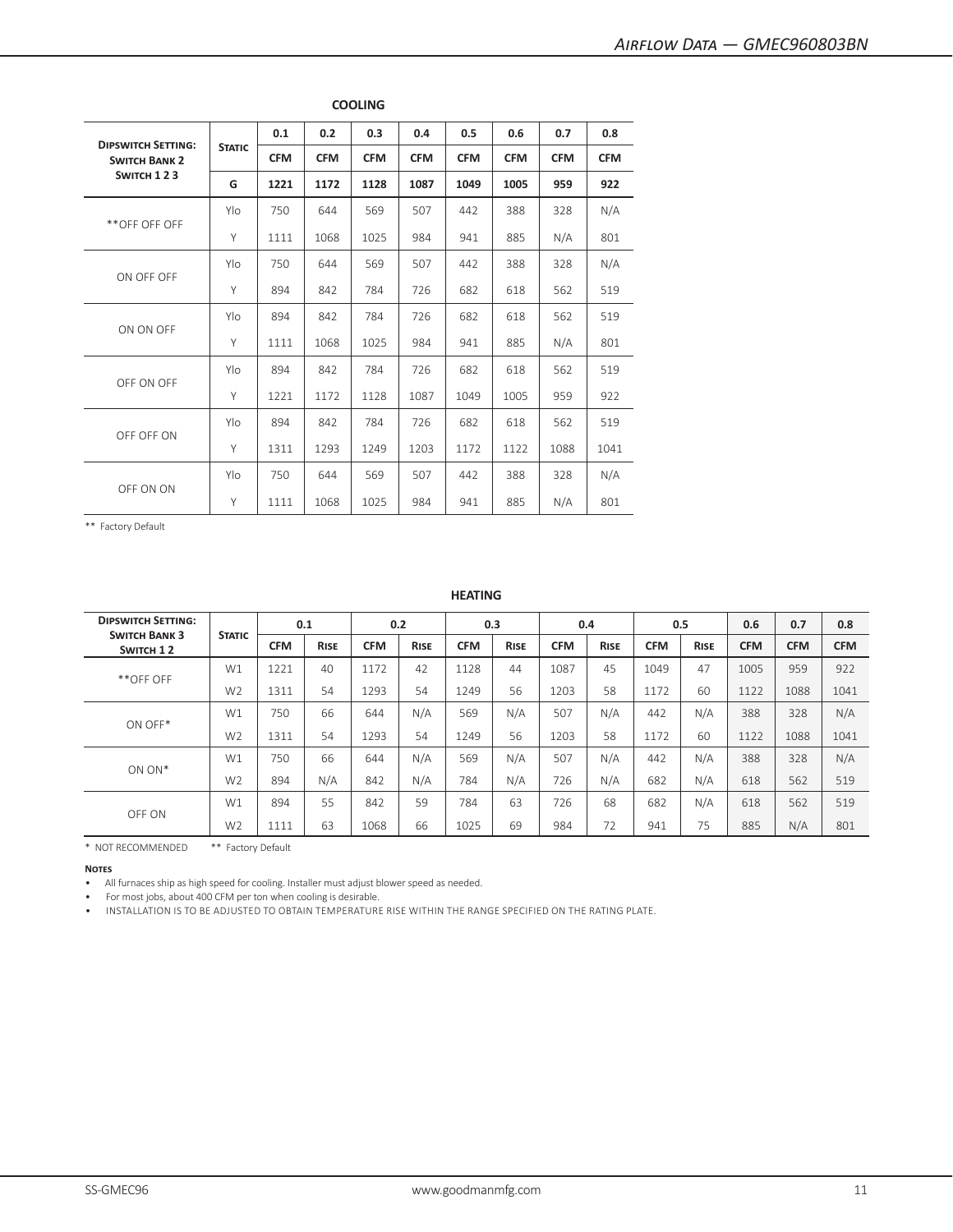|                                                   |               | 0.1        | 0.2        | 0.3        | 0.4        | 0.5        | 0.6        | 0.7        | 0.8        |
|---------------------------------------------------|---------------|------------|------------|------------|------------|------------|------------|------------|------------|
| <b>DIPSWITCH SETTING:</b><br><b>SWITCH BANK 2</b> | <b>STATIC</b> | <b>CFM</b> | <b>CFM</b> | <b>CFM</b> | <b>CFM</b> | <b>CFM</b> | <b>CFM</b> | <b>CFM</b> | <b>CFM</b> |
| SWITCH 123                                        | G             | 1281       | 1220       | 1152       | 1096       | 1031       | 978        | 914        | 856        |
|                                                   | Ylo           | 1408       | 1337       | 1279       | 1218       | 1167       | 1112       | 1062       | 999        |
| **OFF OFF OFF                                     | Y             | 1727       | 1691       | 1642       | 1600       | 1545       | 1504       | 1449       | 1410       |
| ON ON OFF                                         | Ylo           | 1185       | 1121       | 1058       | 992        | 933        | 868        | 808        | 750        |
|                                                   | Y             | 1727       | 1691       | 1642       | 1600       | 1545       | 1504       | 1449       | 1410       |
|                                                   | Ylo           | 1185       | 1121       | 1058       | 992        | 933        | 868        | 808        | 750        |
| OFF ON OFF                                        | Y             | 1281       | 1220       | 1152       | 1096       | 1031       | 978        | 914        | 856        |
|                                                   | Ylo           | 1185       | 1121       | 1058       | 992        | 933        | 868        | 808        | 750        |
| OFF OFF ON                                        | Y             | 1839       | 1790       | 1757       | 1699       | 1665       | 1615       | 1568       | 1527       |
| OFF ON ON                                         | Ylo           | 1408       | 1337       | 1279       | 1218       | 1167       | 1112       | 1062       | 999        |
|                                                   | Y             | 1727       | 1691       | 1642       | 1600       | 1545       | 1504       | 1449       | 1410       |

**COOLING**

**HEATING**

| <b>DIPSWITCH SETTING:</b><br><b>SWITCH BANK 3</b><br><b>STATIC</b> |                | 0.1        |             |            | 0.2         | 0.3        |             |            | 0.4         | 0.5        |             | 0.6        | 0.7        | 0.8        |
|--------------------------------------------------------------------|----------------|------------|-------------|------------|-------------|------------|-------------|------------|-------------|------------|-------------|------------|------------|------------|
| SWITCH 12                                                          |                | <b>CFM</b> | <b>RISE</b> | <b>CFM</b> | <b>RISE</b> | <b>CFM</b> | <b>RISE</b> | <b>CFM</b> | <b>RISE</b> | <b>CFM</b> | <b>RISE</b> | <b>CFM</b> | <b>CFM</b> | <b>CFM</b> |
| **OFF OFF                                                          | W1             | 1281       | 38          | 1220       | 40          | 1152       | 43          | 1096       | 45          | 1031       | 48          | 978        | 914        | 856        |
|                                                                    | W <sub>2</sub> | 1839       | 38          | 1790       | 39          | 1757       | 40          | 1699       | 41          | 1665       | 42          | 1615       | 1568       | 1527       |
| ON OFF                                                             | W1             | 1408       | 35          | 1337       | 37          | 1279       | 39          | 1218       | 40          | 1167       | 42          | 1112       | 1062       | 999        |
|                                                                    | W <sub>2</sub> | 1839       | 38          | 1790       | 39          | 1757       | 40          | 1699       | 41          | 1665       | 42          | 1615       | 1568       | 1527       |
|                                                                    | W1             | 1408       | 35          | 1337       | 37          | 1279       | 39          | 1218       | 40          | 1167       | 42          | 1112       | 1062       | 999        |
| $ON ON*$                                                           | W <sub>2</sub> | 1185       | N/A         | 1121       | N/A         | 1058       | N/A         | 992        | N/A         | 933        | N/A         | 868        | 808        | 750        |
| OFF ON                                                             | W1             | 1185       | 42          | 1121       | 44          | 1058       | 47          | 992        | 50          | 933        | 53          | 868        | 808        | 519        |
|                                                                    | W <sub>2</sub> | 1727       | 41          | 1691       | 42          | 1642       | 43          | 1600       | 44          | 1545       | 46          | 1504       | 1449       | 1410       |

\* NOT RECOMMENDED \*\* Factory Default

**Notes**

• All furnaces ship as high speed for cooling. Installer must adjust blower speed as needed.

• For most jobs, about 400 CFM per ton when cooling is desirable.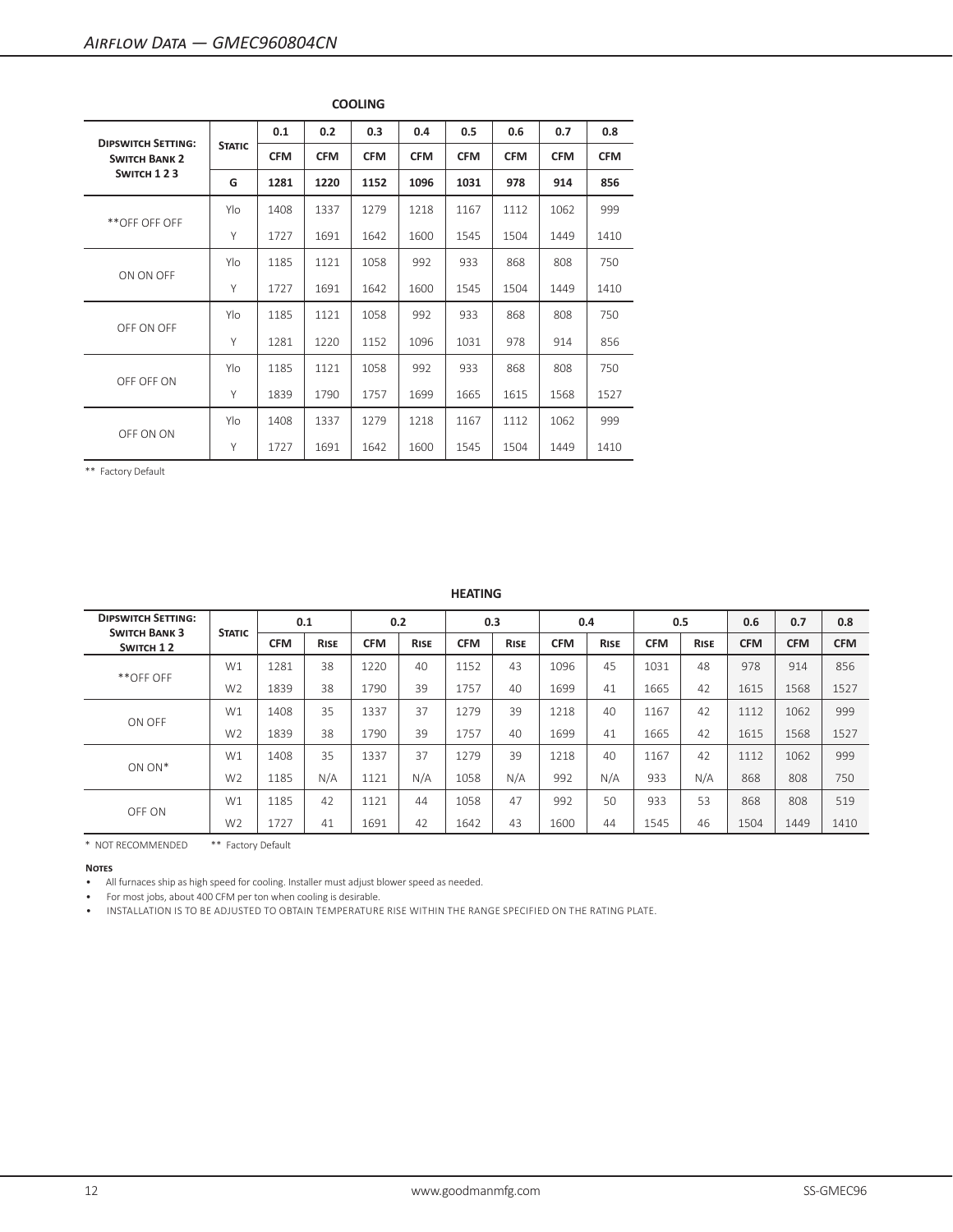| <b>DIPSWITCH SETTING:</b> |               | 0.1        | 0.2        | 0.3        | 0.4        | 0.5        | 0.6        | 0.7        | 0.8        |
|---------------------------|---------------|------------|------------|------------|------------|------------|------------|------------|------------|
| <b>SWITCH BANK 2</b>      | <b>STATIC</b> | <b>CFM</b> | <b>CFM</b> | <b>CFM</b> | <b>CFM</b> | <b>CFM</b> | <b>CFM</b> | <b>CFM</b> | <b>CFM</b> |
| SWITCH 123                | G             | 1522       | 1464       | 1402       | 1338       | 1280       | 1230       | 1167       | 1101       |
|                           | Ylo           | 1004       | 890        | 805        | 710        | 620        | 553        | 474        | 406        |
| **OFF OFF OFF             | Y             | 1772       | 1713       | 1662       | 1609       | 1540       | 1498       | 1452       | 1399       |
| ON OFF OFF                | Ylo           | 1004       | 890        | 805        | 710        | 620        | 553        | 474        | 406        |
|                           | Y             | 1312       | 1235       | 1170       | 1101       | 1037       | 962        | 880        | 820        |
|                           | Ylo           | 1312       | 1235       | 1170       | 1101       | 1037       | 962        | 880        | 820        |
| ON ON OFF                 | Y             | 1772       | 1713       | 1662       | 1609       | 1540       | 1498       | 1452       | 1399       |
|                           | Ylo           | 1312       | 1235       | 1170       | 1101       | 1037       | 962        | 880        | 820        |
| OFF ON OFF                | Y             | 1522       | 1464       | 1402       | 1338       | 1280       | 1230       | 1167       | 1101       |
|                           | Ylo           | 1312       | 1235       | 1170       | 1101       | 1037       | 962        | 880        | 820        |
| OFF OFF ON                | Y             | 1861       | 1803       | 1749       | 1698       | 1653       | 1594       | 1549       | 1504       |
| OFF ON ON                 | Ylo           | 1004       | 890        | 805        | 710        | 620        | 553        | 474        | 406        |
|                           | Y             | 1772       | 1713       | 1662       | 1609       | 1540       | 1498       | 1452       | 1399       |

**COOLING**

# **HEATING**

| <b>DIPSWITCH SETTING:</b> | <b>SWITCH BANK 3</b><br><b>STATIC</b><br>SWITCH 12 | 0.1        |             | 0.2        |             | 0.3        |             | 0.4        |             | 0.5        |             | 0.6        | 0.7        | 0.8        |
|---------------------------|----------------------------------------------------|------------|-------------|------------|-------------|------------|-------------|------------|-------------|------------|-------------|------------|------------|------------|
|                           |                                                    | <b>CFM</b> | <b>RISE</b> | <b>CFM</b> | <b>RISE</b> | <b>CFM</b> | <b>RISE</b> | <b>CFM</b> | <b>RISE</b> | <b>CFM</b> | <b>RISE</b> | <b>CFM</b> | <b>CFM</b> | <b>CFM</b> |
|                           | W1                                                 | 1522       | 40          | 1464       | 42          | 1402       | 44          | 1338       | 46          | 1280       | 48          | 1230       | 1167       | 1101       |
| **OFF OFF                 | W <sub>2</sub>                                     | 1861       | 47          | 1803       | 49          | 1749       | 50          | 1698       | 52          | 1653       | 53          | 1594       | 1549       | 1504       |
|                           | W1                                                 | 1004       | 61          | 890        | 69          | 805        | N/A         | 710        | N/A         | 620        | N/A         | 553        | 474        | 406        |
| ON OFF                    | W <sub>2</sub>                                     | 1861       | 47          | 1803       | 49          | 1749       | 50          | 1698       | 52          | 1653       | 53          | 1594       | 1549       | 1504       |
|                           | W1                                                 | 1004       | 61          | 890        | 69          | 805        | N/A         | 710        | N/A         | 620        | N/A         | 553        | 474        | 406        |
| $ON ON*$                  | W <sub>2</sub>                                     | 1312       | 67          | 1235       | N/A         | 1170       | N/A         | 1101       | N/A         | 1037       | N/A         | 962        | 880        | 820        |
| OFF ON                    | W1                                                 | 1312       | 47          | 1235       | 50          | 1170       | 53          | 1101       | 56          | 1037       | 59          | 962        | 880        | 820        |
|                           | W <sub>2</sub>                                     | 1772       | 50          | 1713       | 51          | 1662       | 53          | 1609       | 55          | 1540       | 57          | 1498       | 1452       | 1399       |

\* NOT RECOMMENDED \*\* Factory Default

**Notes**

• All furnaces ship as high speed for cooling. Installer must adjust blower speed as needed.

• For most jobs, about 400 CFM per ton when cooling is desirable.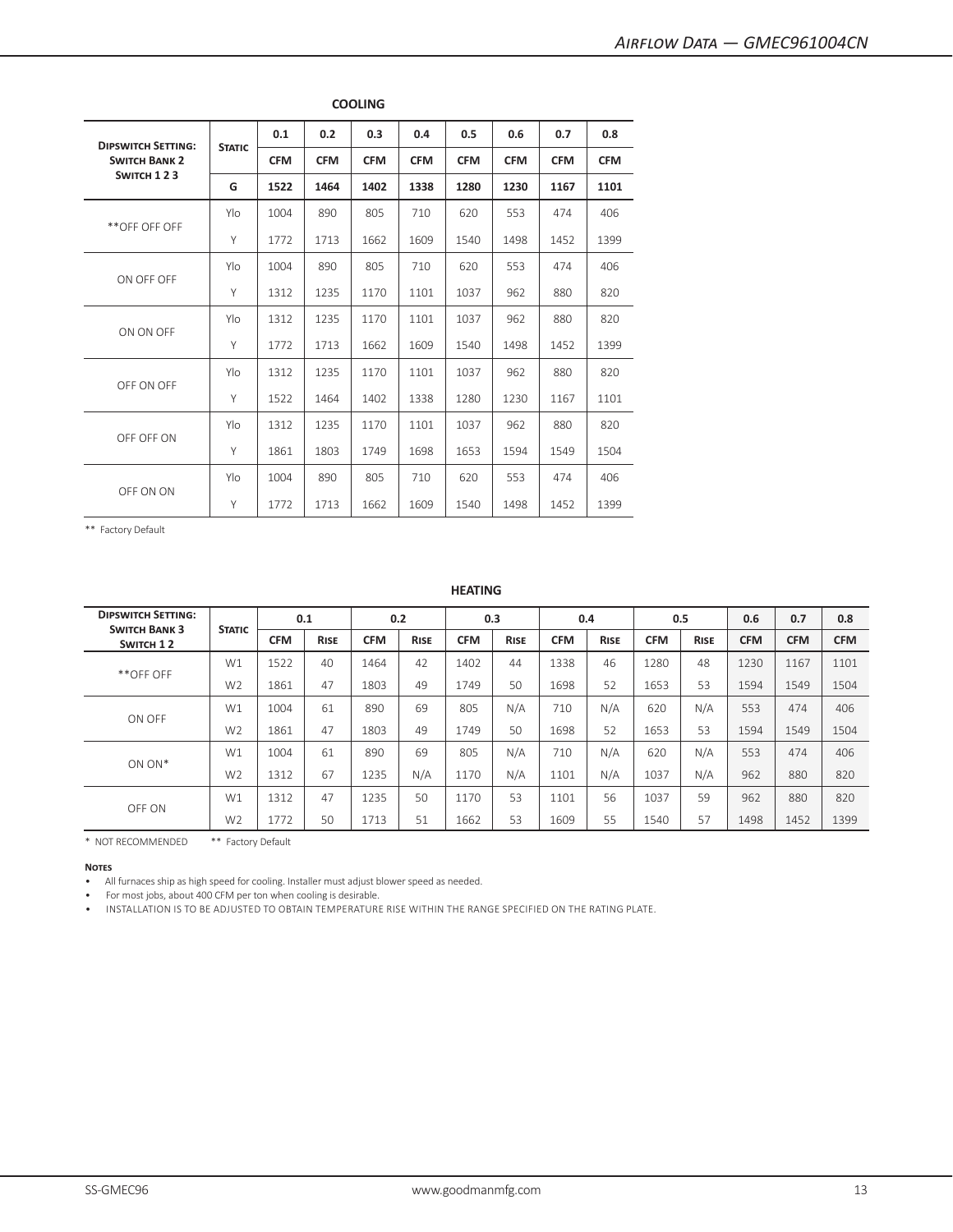| <b>DIPSWITCH SETTING:</b> |               | 0.1        | 0.2        | 0.3        | 0.4        | 0.5        | 0.6        | 0.7        | 0.8        |
|---------------------------|---------------|------------|------------|------------|------------|------------|------------|------------|------------|
| <b>SWITCH BANK 2</b>      | <b>STATIC</b> | <b>CFM</b> | <b>CFM</b> | <b>CFM</b> | <b>CFM</b> | <b>CFM</b> | <b>CFM</b> | <b>CFM</b> | <b>CFM</b> |
| SWITCH 123                | G             | 1283       | 1219       | 1162       | 1101       | 1036       | 974        | 917        | 864        |
|                           | Ylo           | 1438       | 1366       | 1309       | 1254       | 1163       | 1133       | 1077       | 1013       |
| **OFF OFF OFF             | Y             | 2008       | 1963       | 1964       | 1916       | 1876       | 1839       | 1801       | 1759       |
|                           | Ylo           | 1384       | 1324       | 1271       | 1204       | 1145       | 1088       | 1029       | 985        |
| ON ON OFF                 | Y             | 2008       | 1963       | 1964       | 1916       | 1876       | 1839       | 1801       | 1759       |
|                           | Ylo           | 1384       | 1324       | 1271       | 1204       | 1145       | 1088       | 1029       | 985        |
| OFF OFF ON                | Y             | 1811       | 1772       | 1733       | 1690       | 1644       | 1590       | 1551       | 1492       |
|                           | Ylo           | 1438       | 1366       | 1309       | 1254       | 1163       | 1133       | 1077       | 1013       |
| OFF ON ON                 | Y             | 2008       | 1963       | 1964       | 1916       | 1876       | 1839       | 1801       | 1759       |
|                           | Ylo           | 1811       | 1772       | 1733       | 1690       | 1644       | 1590       | 1551       | 1492       |
| ON OFF ON                 | Y             | 2008       | 1963       | 1964       | 1916       | 1876       | 1839       | 1801       | 1759       |

**COOLING**

|                                                   |                |            |             |            |             | <b>HEATING</b> |             |            |             |            |             |            |            |            |
|---------------------------------------------------|----------------|------------|-------------|------------|-------------|----------------|-------------|------------|-------------|------------|-------------|------------|------------|------------|
| <b>DIPSWITCH SETTING:</b><br><b>SWITCH BANK 3</b> | <b>STATIC</b>  |            | 0.1         |            | 0.2         |                | 0.3         |            | 0.4         |            | 0.5         | 0.6        | 0.7        | 0.8        |
| SWITCH 12                                         |                | <b>CFM</b> | <b>RISE</b> | <b>CFM</b> | <b>RISE</b> | <b>CFM</b>     | <b>RISE</b> | <b>CFM</b> | <b>RISE</b> | <b>CFM</b> | <b>RISE</b> | <b>CFM</b> | <b>CFM</b> | <b>CFM</b> |
| **OFF OFF                                         | W1             | 1283       | 48          | 1219       | 51          | 1162           | 53          | 1101       | 56          | 1036       | 59          | 974        | 917        | 864        |
|                                                   | W <sub>2</sub> | 1811       | 49          | 1772       | 50          | 1733           | 51          | 1690       | 52          | 1644       | 54          | 1590       | 1551       | 1492       |
|                                                   | W1             | 1438       | 43          | 1366       | 45          | 1309           | 47          | 1254       | 49          | 1163       | 53          | 1133       | 1077       | 1013       |
| ON OFF                                            | W <sub>2</sub> | 1811       | 49          | 1772       | 50          | 1733           | 51          | 1690       | 52          | 1644       | 54          | 1590       | 1551       | 1492       |
| ON ON*                                            | W1             | 1438       | 43          | 1366       | 45          | 1309           | 47          | 1254       | 49          | 1163       | 53          | 1133       | 1077       | 1013       |
|                                                   | W <sub>2</sub> | 1384       | 64          | 1324       | N/A         | 1271           | N/A         | 1204       | N/A         | 1145       | N/A         | 1088       | 1029       | 985        |
|                                                   | W1             | 1384       | 44          | 1324       | 47          | 1271           | 48          | 1204       | 51          | 1145       | 54          | 1088       | 1029       | 985        |
| OFF ON                                            | W <sub>2</sub> | 2008       | 44          | 1963       | 45          | 1964           | 45          | 1916       | 46          | 1876       | 47          | 1839       | 1801       | 1759       |

\* NOT RECOMMENDED \*\* Factory Default

#### **Notes**

• All furnaces ship as high speed for cooling. Installer must adjust blower speed as needed.

• For most jobs, about 400 CFM per ton when cooling is desirable.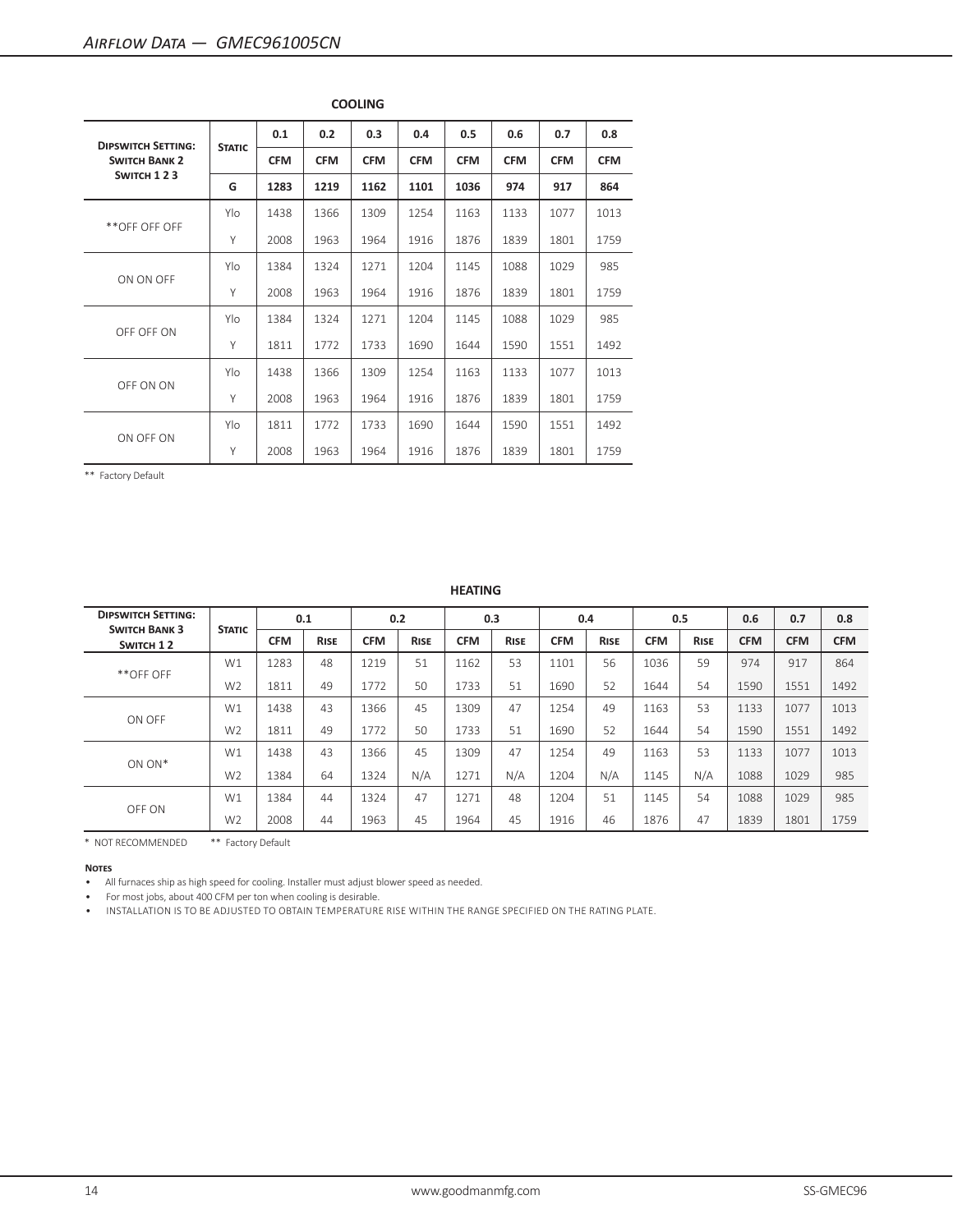| <b>DIPSWITCH SETTING:</b> |               | 0.1        | 0.2        | 0.3        | 0.4                                                                                                                                                                                                                    | 0.5        | 0.6        | 0.7        | 0.8        |
|---------------------------|---------------|------------|------------|------------|------------------------------------------------------------------------------------------------------------------------------------------------------------------------------------------------------------------------|------------|------------|------------|------------|
| <b>SWITCH BANK 2</b>      | <b>STATIC</b> | <b>CFM</b> | <b>CFM</b> | <b>CFM</b> | <b>CFM</b>                                                                                                                                                                                                             | <b>CFM</b> | <b>CFM</b> | <b>CFM</b> | <b>CFM</b> |
| SWITCH 123                | G             | 1796       | 1753       | 1697       | 1645                                                                                                                                                                                                                   | 1589       | 1536       | 1478       | 1425       |
|                           | Ylo           | 1106       | 1017       | 946        | 855                                                                                                                                                                                                                    | 764        | 681        | 605        | N/A        |
| **OFF OFF OFF             | Y             | 1683       | 1628       | 1565       | 1511                                                                                                                                                                                                                   | 1445       | 1387       | 1340       | 1276       |
| ON OFF OFF                | Ylo           | 1106       | 1017       | 946        | 855                                                                                                                                                                                                                    | 764        | 681        | 605        | N/A        |
|                           | Y             | 1399       | 1327       | 1259       | 1185                                                                                                                                                                                                                   | 1118       | 1051       | 980        | 913        |
| ON ON OFF                 | Ylo           | 1399       | 1327       | 1259       | 1185                                                                                                                                                                                                                   | 1118       | 1051       | 980        | 913        |
|                           | Y             | 1683       | 1628       | 1565       | 1511<br>1387<br>1445<br>1340<br>1185<br>1118<br>1051<br>980<br>1589<br>1536<br>1645<br>1478<br>1185<br>1051<br>980<br>1118<br>2076<br>2029<br>1986<br>1984<br>855<br>764<br>681<br>605<br>1511<br>1445<br>1387<br>1340 | 1276       |            |            |            |
|                           | Ylo           | 1399       | 1327       | 1259       |                                                                                                                                                                                                                        |            |            |            | 913        |
| OFF ON OFF                | Y             | 1796       | 1753       | 1697       |                                                                                                                                                                                                                        |            |            |            | 1425       |
| OFF OFF ON                | Ylo           | 1399       | 1327       | 1259       |                                                                                                                                                                                                                        |            |            |            | 913        |
|                           | Y             | 2211       | 2162       | 2122       |                                                                                                                                                                                                                        |            |            |            | 1942       |
| OFF ON ON                 | Ylo           | 1106       | 1017       | 946        |                                                                                                                                                                                                                        |            |            |            | N/A        |
|                           | Y             | 1683       | 1628       | 1565       |                                                                                                                                                                                                                        |            |            |            | 1276       |

**COOLING**

## **HEATING**

| <b>DIPSWITCH SETTING:</b><br><b>SWITCH BANK 3</b><br>SWITCH 12 | <b>STATIC</b>  |            | 0.1         |            | 0.2         |            | 0.3         |            | 0.4         |            | 0.5         | 0.6        | 0.7        | 0.8        |
|----------------------------------------------------------------|----------------|------------|-------------|------------|-------------|------------|-------------|------------|-------------|------------|-------------|------------|------------|------------|
|                                                                |                | <b>CFM</b> | <b>RISE</b> | <b>CFM</b> | <b>RISE</b> | <b>CFM</b> | <b>RISE</b> | <b>CFM</b> | <b>RISE</b> | <b>CFM</b> | <b>RISE</b> | <b>CFM</b> | <b>CFM</b> | <b>CFM</b> |
|                                                                | W1             | 1796       | 41          | 1753       | 42          | 1697       | 44          | 1645       | 45          | 1589       | 47          | 1536       | 1478       | 1425       |
| **OFF OFF                                                      | W <sub>2</sub> | 2211       | 48          | 2162       | 49          | 2122       | 50          | 2076       | 51          | 2029       | 52          | 1986       | 1984       | 1942       |
|                                                                | W1             | 1106       | 67          | 1017       | 73          | 946        | N/A         | 855        | N/A         | 764        | N/A         | 681        | 605        | N/A        |
| ON OFF                                                         | W <sub>2</sub> | 2211       | 48          | 2162       | 49          | 2122       | 50          | 2076       | 51          | 2029       | 52          | 1986       | 1984       | 1942       |
|                                                                | W1             | 1106       | 67          | 1017       | 73          | 946        | N/A         | 855        | N/A         | 764        | N/A         | 681        | 605        | N/A        |
| ON ON*                                                         | W <sub>2</sub> | 1399       | 75          | 1327       | N/A         | 1259       | N/A         | 1185       | N/A         | 1118       | N/A         | 1051       | 980        | 913        |
| OFF ON                                                         | W1             | 1399       | 53          | 1327       | 56          | 1259       | 59          | 1185       | 62          | 1118       | 66          | 1051       | 980        | 913        |
|                                                                | W <sub>2</sub> | 1683       | 63          | 1628       | 65          | 1565       | 67          | 1511       | 70          | 1445       | 73          | 1387       | 1340       | 1276       |

\* NOT RECOMMENDED \*\* Factory Default

**Notes**

• All furnaces ship as high speed for cooling. Installer must adjust blower speed as needed.

• For most jobs, about 400 CFM per ton when cooling is desirable.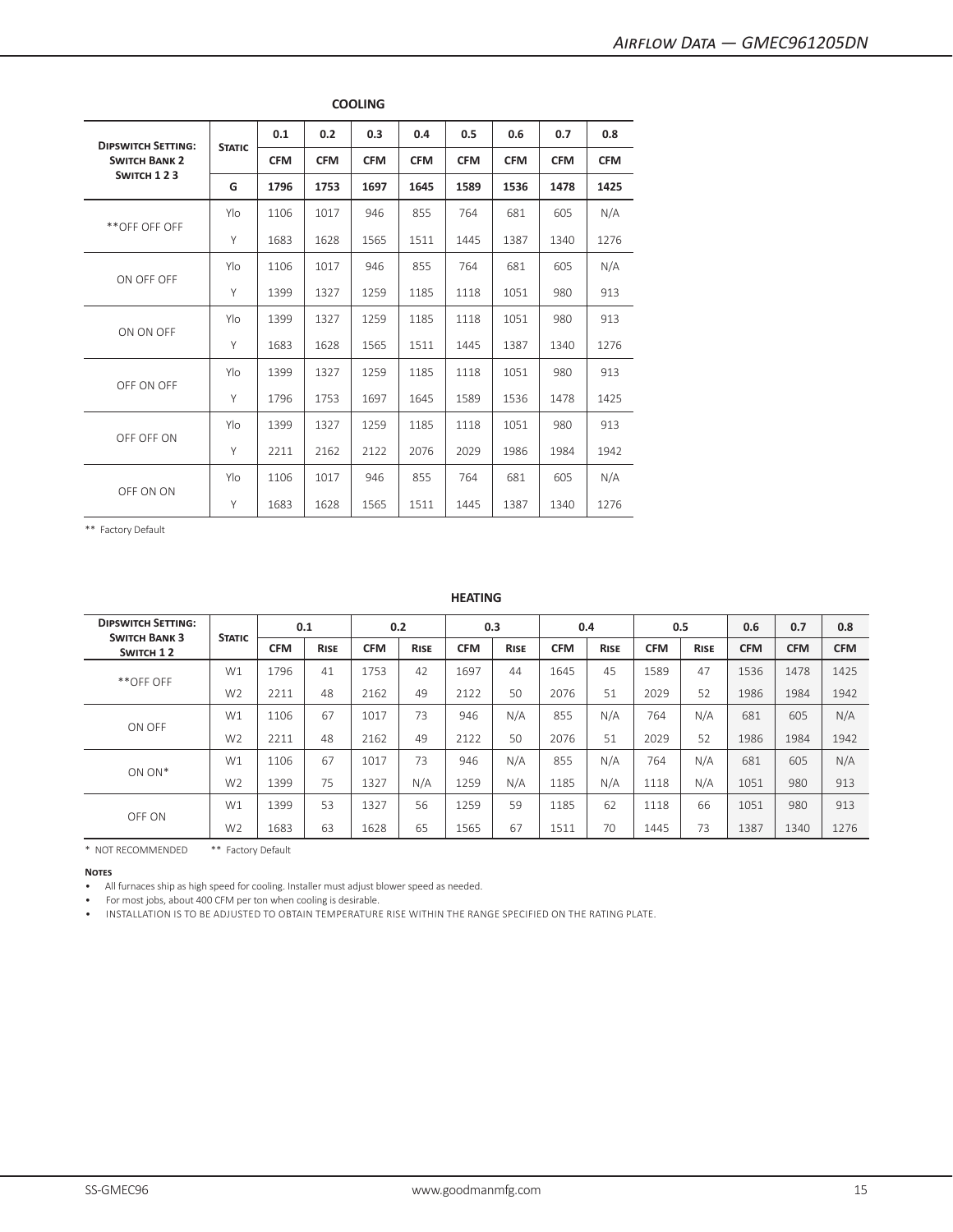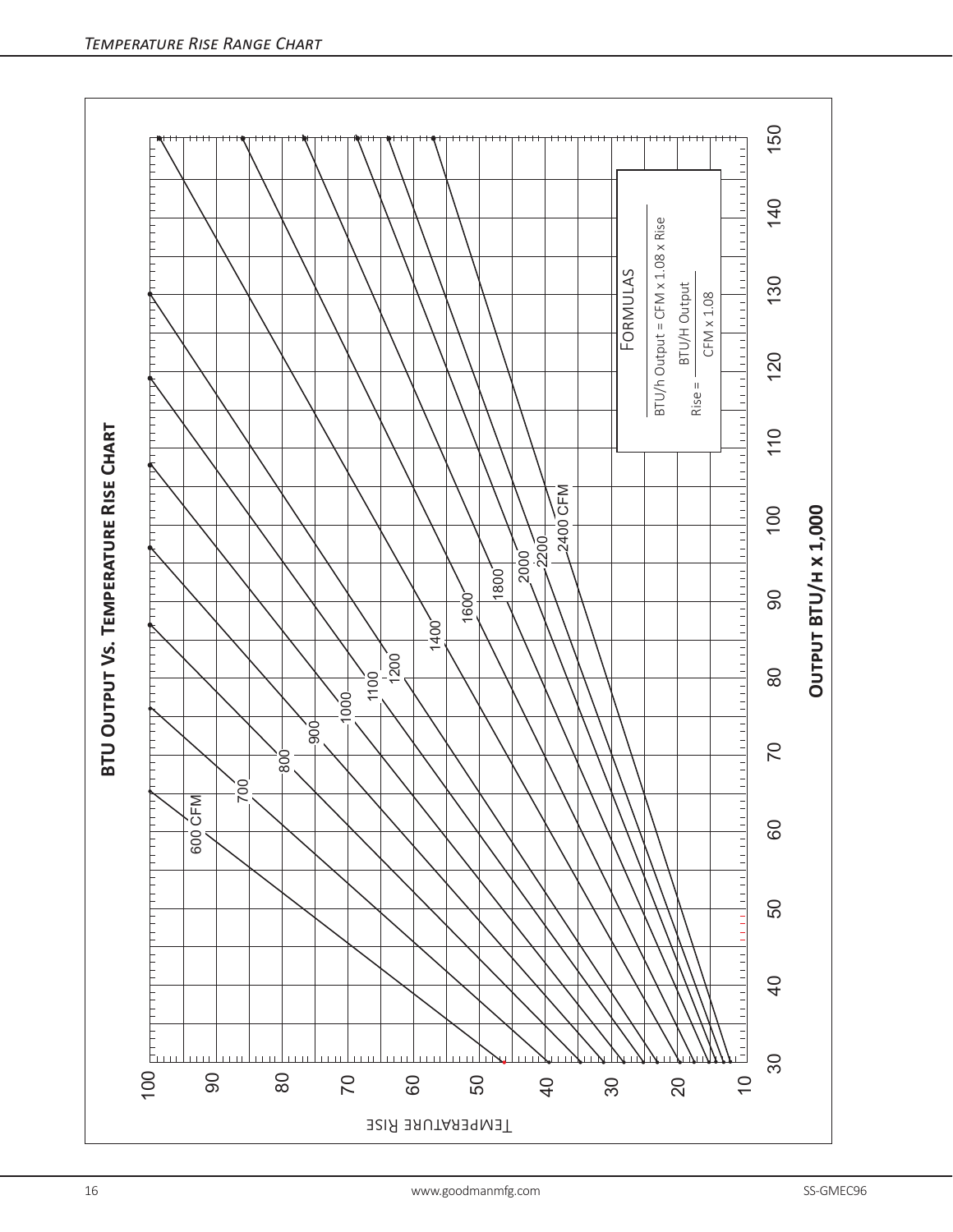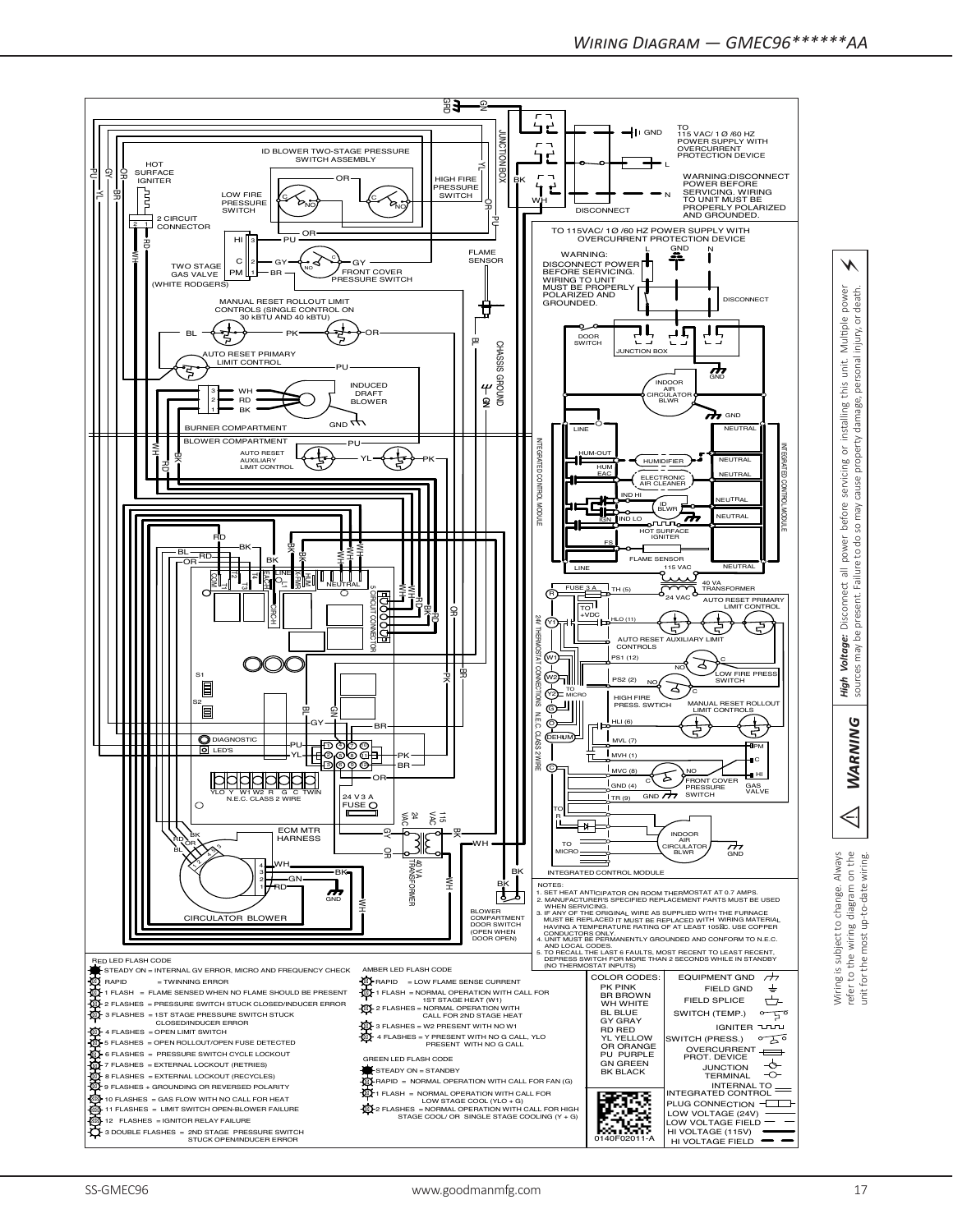

 *Warning High Voltage:* Disconnect all power before servicing or installing this unit. Multiple power sources may be present. Failure to do so may cause property damage, personal injury, or death. property damage, personal injury, or unit. this installing  $\overline{\mathsf{o}}$ servicing cause before yew os · Disconnect all power<br>e present. Failure to do s Voltage: may be sources High WARNING

⚡

power<br>- death.

Multiple

 $\triangleleft$ Wiring is subject to change. Always<br>refer to the wiring diagram on the<br>unit for the most up-to-date wiring. Wiring is subject to change. Always refer to the wiring diagram on the unit for the most up-to-date wiring.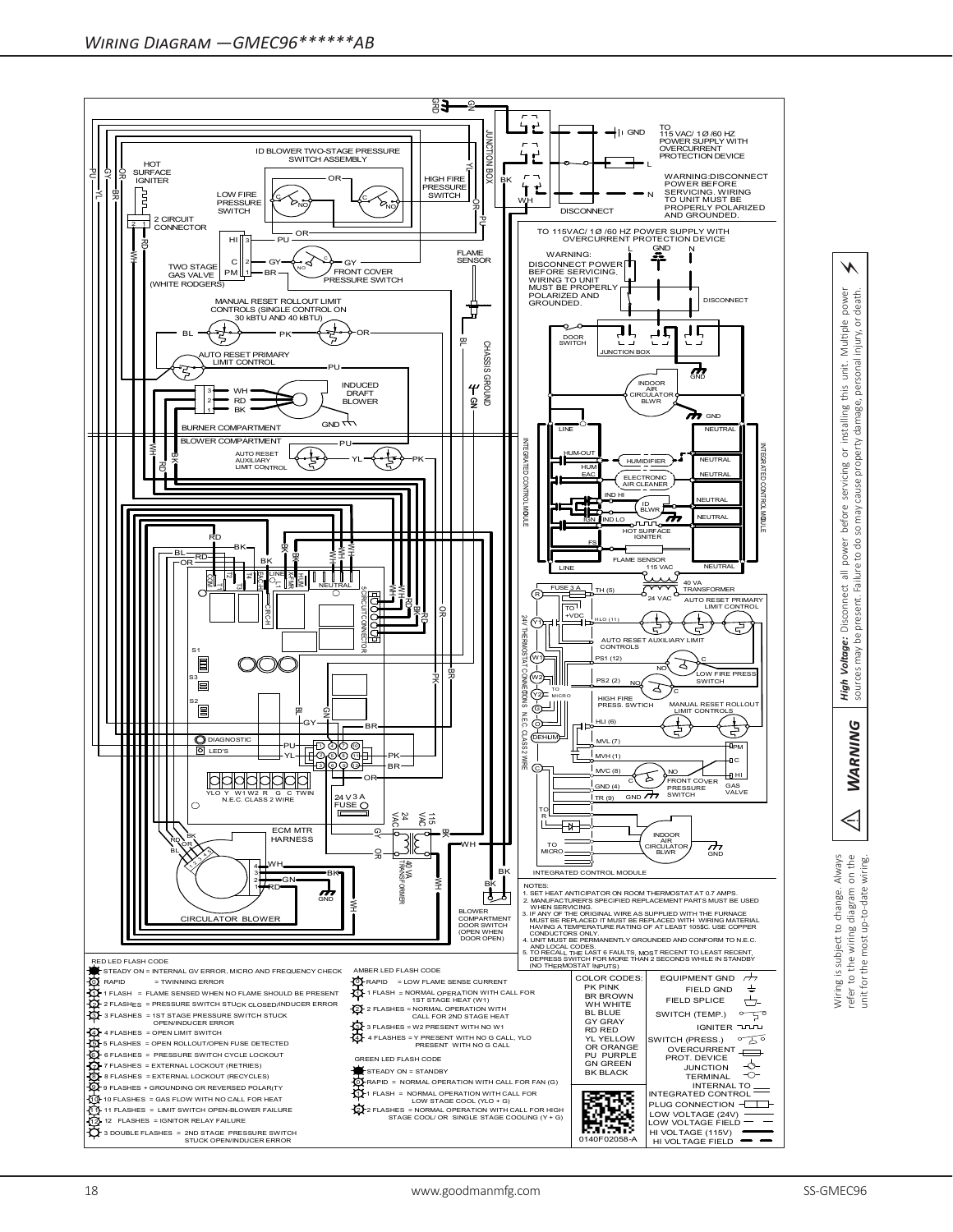

⚡